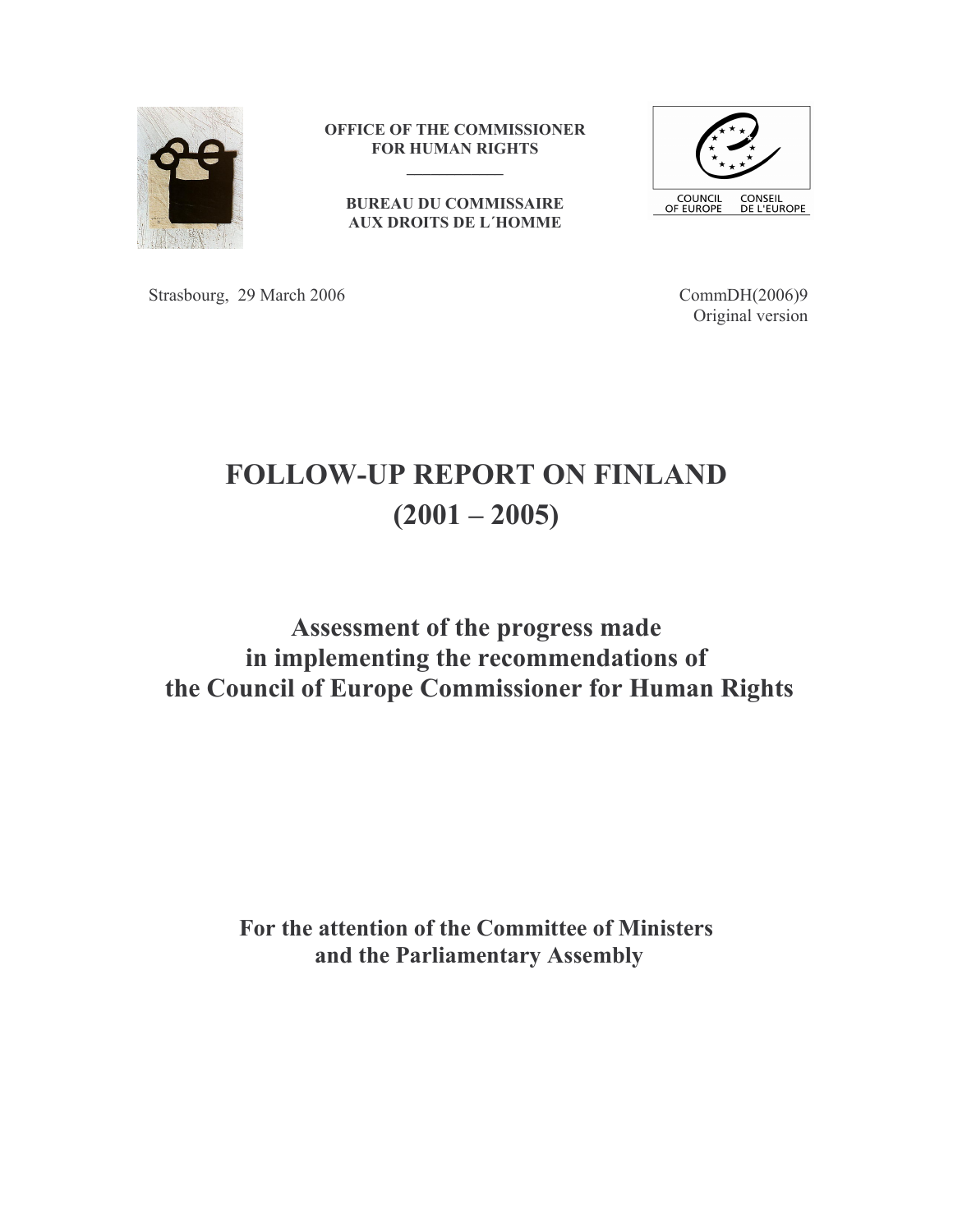# **CONTENTS**

|                | <b>Introduction</b>                                         | 3                       |
|----------------|-------------------------------------------------------------|-------------------------|
| 1              | Non-discrimination and action against racism and xenophobia | $\overline{\mathbf{4}}$ |
| $\overline{2}$ | <b>Indigenous and national minorities</b>                   | 7                       |
|                | Sámi<br>2.1                                                 | 7                       |
|                | 2.2 Roma                                                    | 8                       |
|                | 2.3<br><b>Russian-speaking population</b>                   | $\boldsymbol{Q}$        |
| 3              | Asylum-seekers                                              | 10                      |
| $\overline{4}$ | <b>Conscientious objectors</b>                              | 13                      |
| 5.             | <b>Rights of the child</b>                                  | 15                      |
| 6              | Responses to violence against women                         | 17                      |
| 7              | Responses to trafficking in human beings                    | 19                      |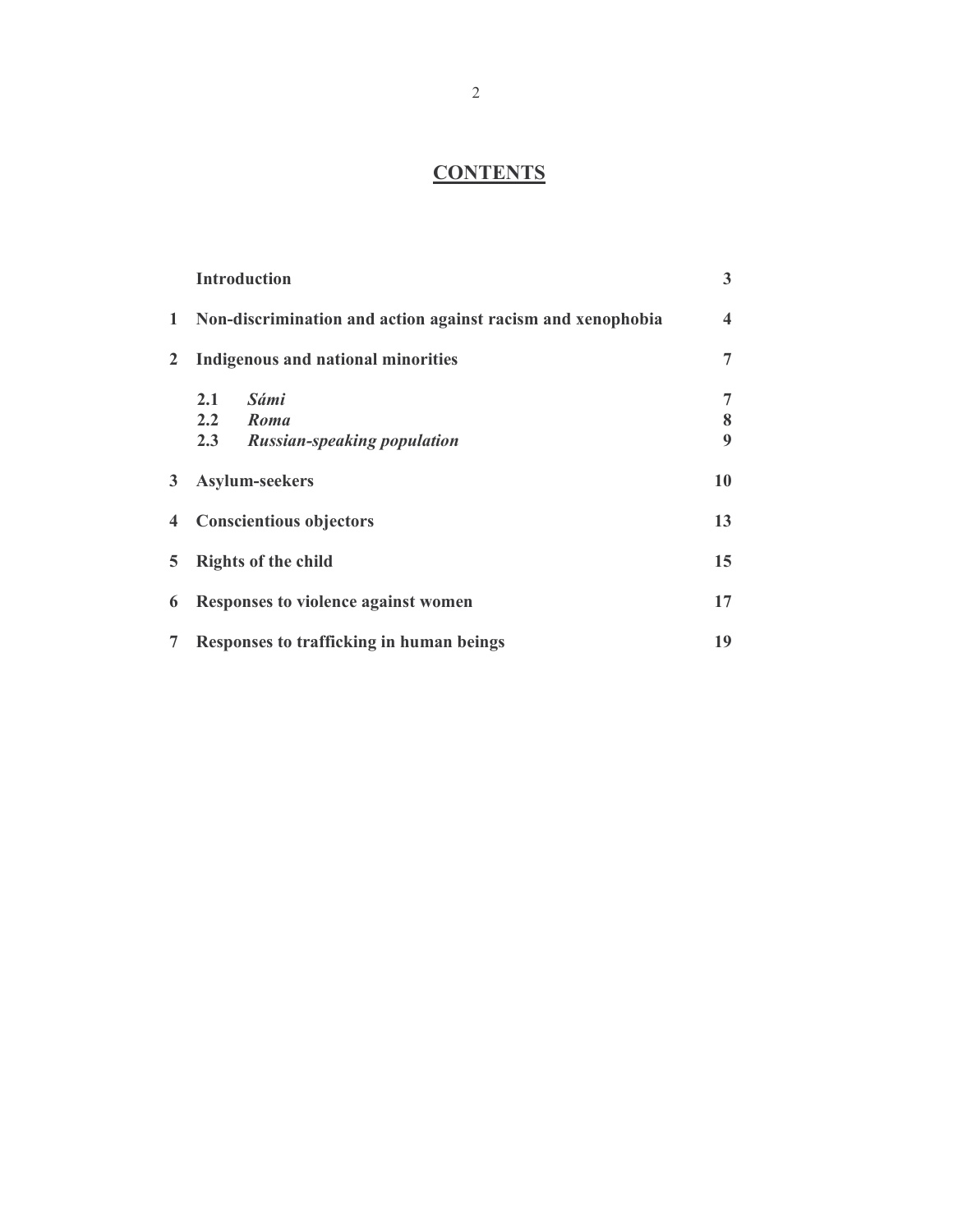#### **Introduction**

- 1. The Commissioner for Human Rights, Mr Alvaro Gil-Robles, visited Finland on 4-7 June 2001 on the invitation of the Finnish Government. In his report of the visit<sup>1</sup>, the Commissioner identified a number of concerns regarding law and practice in Finland with respect to human rights and made recommendations in order to assist the Finnish authorities in their pursuit of remedying the shortcomings. The issues addressed by the Commissioner included discrimination and xenophobia, the situation of national minorities, asylum-seekers and conscientious objectors, and the rights of the child. In October 2003, following a request by the Commissioner, the Finnish Government provided information on progress made in implementing the Commissioner's recommendations in these fields until that time. Information was also received from several non-governmental organisations.
- 2. A follow-up visit to assess further progress made was carried out by members of the Commissioner's Office<sup>2</sup> on 29-31 August 2005. The follow-up visit also gathered information on two topics not directly covered by the Commissioner's original visit, namely, responses to violence against women as well as trafficking in human beings. The purpose of this report is to assess the extent the Finnish authorities have implemented the recommendations made by the Commissioner in his 2001 report as well as to take note of the Finnish responses to violence against women and trafficking in human beings.
- 3. During the follow-up visit contacts were made  $-$  following the order of the visit  $-$  with the Ministry for Foreign Affairs (Unit for Human Rights Courts and Conventions, Unit for Human Rights Policy), Office of the Minority Ombudsman, National Discrimination Tribunal, Advisory Board for Ethnic Relations, Chancellor of Justice, Swedish Assembly of Finland, Office of the Ombudsman for Equality, Ministry of the Interior (Immigration Department, Police Department, Border Guards Department, International Security Affairs Unit), Directorate of Immigration, Office of the Parliamentary Ombudsman, Ministry of Justice (Law Drafting Department, Department of Judicial Administration, Department of Criminal Policy, National Council for Crime Prevention, Administrative Unit), Advisory Board on Romani Affairs, Ministry of Social Affairs and Health (Department for Family and Social Affairs, Centre for Welfare and Health, International Affairs Unit), and informal Group on Human Rights of the Parliament (Eduskunta). The Office also visited the Helsinki Shelter for Women and met with representatives of nongovernmental organisations working in the field of human rights. The members of the Commissioner's Office would like to express their gratitude for the assistance and openness of the representatives of the Finnish authorities and civil society they met during the visit and of those they had contacts with before and after the visit.

Report by Mr Alvaro Gil-Robles, Commissioner for Human Rights, on his visit to Finland, 4-7 June 2001, for the Committee of Minister and the Parliamentary Assembly, (CommDH(2001)7). The report was presented to the Committee of Ministers on 19 September 2001, and can be found on the Commissioner's website at www.commissioner.coe.int.

<sup>&</sup>lt;sup>2</sup> Mr. Markus Jaeger, Mr. Lauri Sivonen and Ms Sirpa Rautio.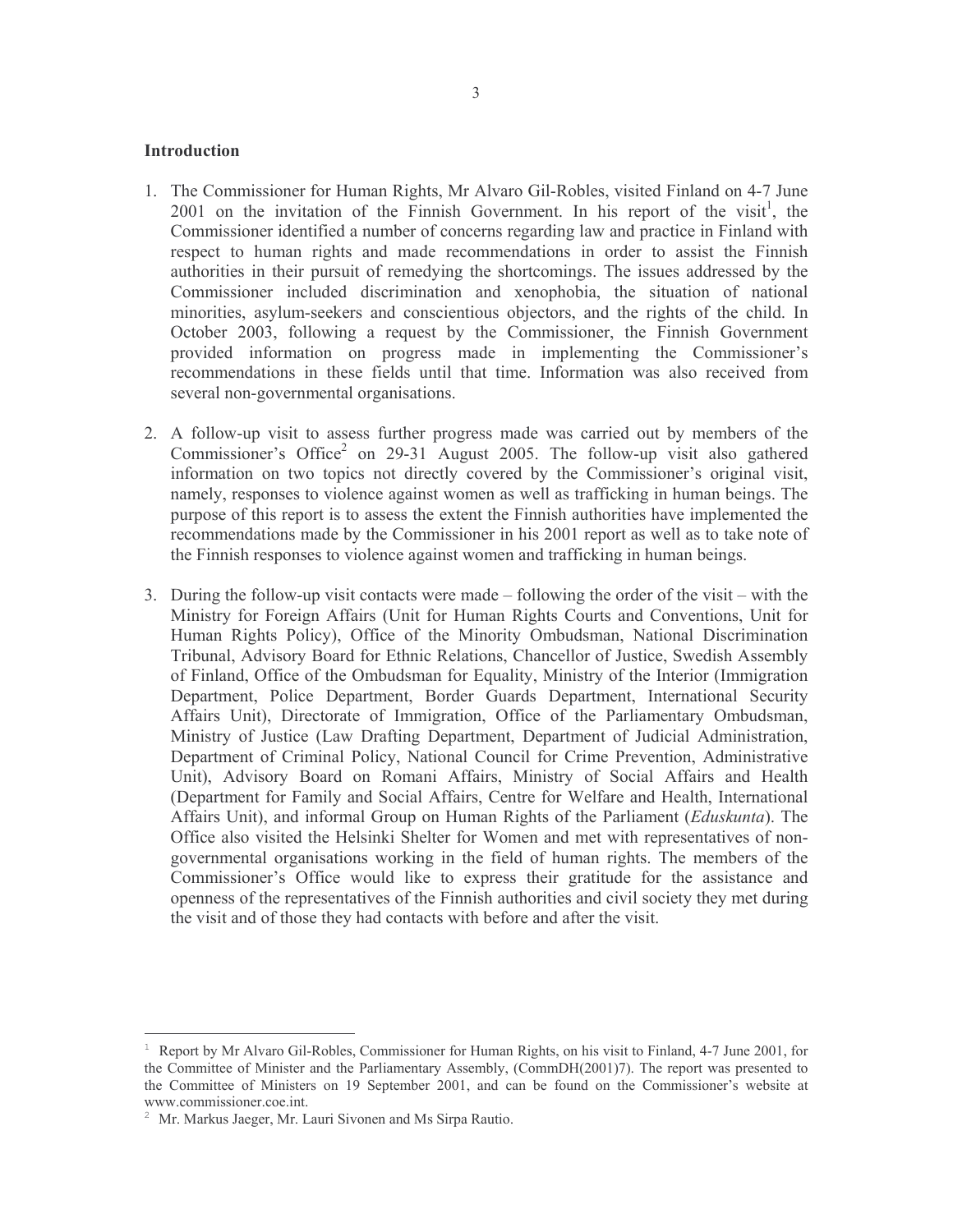#### 1 Non-discrimination and action against racism and xenophobia

4. In his report, the Commissioner called for the speedy implementation of the Government action plan against ethnic discrimination and racism (2001-2003) in order to further equality and ethnic diversity. The Commissioner also expressed a concern about a possible increase in acts of racially motivated violence in Finland in the late 1990s while taking note of plans to establish the institution of an anti-discrimination ombudsman.

- 5. Since the Commissioner's visit to Finland in 2001, the institutional framework and national legislation in the field of non-discrimination and fight against racism have been strengthened. Many of these developments have been the result of the implementation of the Government action plan against ethnic discrimination and racism and EU antidiscrimination directives. Finland has also ratified Protocol 12 to the European Convention on Human Rights (ECHR) on the general prohibition of discrimination.
- 6. A new Non-Discrimination Act  $(21/2004)$  entered into force in February 2004 with the exception of the autonomous region of Åland Islands. The Act prohibits discrimination on the grounds of age, ethnic or national origin, nationality, language, religion, belief, opinion, health status, disability, sexual orientation or any other reason related to the person.<sup>3</sup> It prohibits both direct and indirect discrimination in the fields of employment, education and trade union activities. Furthermore, with reference to ethnic origin, it also covers social and health services, social security, conscription and housing. The Act obliges the authorities to actively promote equality and authorises affirmative action as long as it remains proportional and serves to bring about effective equality. As regards discrimination cases brought before the courts, the Act contains the principle of reversed burden of proof in civil cases, i.e. the defendant has to demonstrate that discrimination has not taken place. The courts can award a compensation of up to  $\epsilon$  15 000 to the victim of discrimination payable by the discriminator. In exceptional cases, the upper limit of the compensation may also be exceeded. According to non-governmental organisations, a significant proportion of previous court cases involving acts of discrimination had failed due to the difficulties faced by the claimant in proving that discrimination had indeed taken place.
- 7. The institution of the Ombudsman for Minorities was established in September 2001 with a mandate, strengthened by the Non-Discrimination Act, to advance the status and legal protection of ethnic minorities and foreigners as well as equality, non-discrimination and good ethnic relations in Finland. The Minority Ombudsman is an independent authority attached to the Ministry of Labour empowered to issue recommendations, instructions and advice while having an extensive right to access information. He can act on complaints or requests addressed to him as well as on his own initiative. In exceptional cases, the Ombudsman can also provide legal assistance while he can refer cases to the National Discrimination Tribunal (see below). The Minority Ombudsman currently receives around 2000 enquiries per year. It should be noted, however, that his field of competence is

Discrimination based on gender is addressed by the Act on equality between women and men of 1986 as amended in 1992, 1995 and 2005.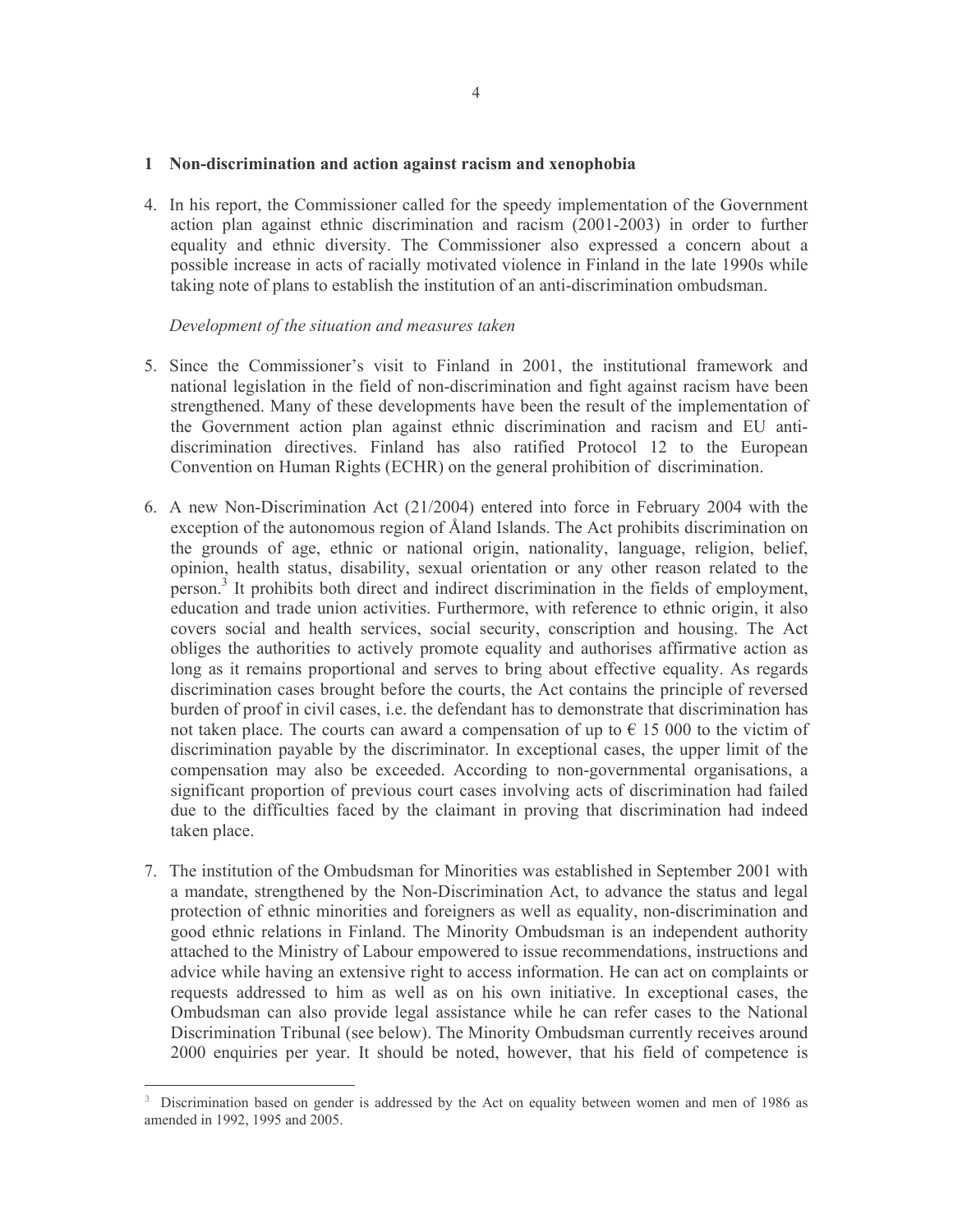limited to ethnic discrimination alone and does not directly cover discrimination based on other grounds. There are other non-judicial institutions empowered to address different forms of discrimination such as the Parliamentary Ombudsman, Ombudsman for Equality and, in working life, occupational safety and health authorities. The Chancellor of Justice may also be involved in certain cases.

- 8. The Non-Discrimination Act of 2004 also established the National Discrimination Tribunal, a permanent and independent body promoting legal protection whose members are appointed by the Government for four-year terms of office. Under the Non-Discrimination Act, the Tribunal is competent to examine complaints solely relating to ethnic discrimination insofar as they do not touch on certain employment and service relationships. A decision of the Tribunal has the same legal effect as a judgment of a general court of law. The Tribunal is empowered to confirm a conciliation settlement between the parties, prohibit the continuation or repeat of a discriminatory practice, and impose a conditional fine, including ordering its payment, to enforce compliance with the decisions of the Tribunal. Moreover, the courts, the Ombudsman for Minorities, other authorities and associations may request a statement from the Tribunal on the application of the Non-Discrimination Act in cases of ethnic discrimination. The decisions of the Tribunal can be appealed to an Administrative Court. It should be noted that the Non-Discrimination Act does not provide any guidance as to the definition of ethnic origin as a ground for discrimination and has therefore left it to the practice of the Discrimination Tribunal and the courts to determine the issue. The Tribunal has so far pronounced only one condemnatory decision. In the instant case, the Board prohibited the continuation of a discriminatory practice.
- 9. An Advisory Board for Ethnic Relations (ETNO) was established in August 2001 by a Government Decree to develop interaction between authorities, non-governmental organisations, parliamentarians, immigrants and ethnic minorities. The Advisory Board acts as an expert body assisting Ministries in the development of ethnic equality and diversity. The Board has issued opinions on questions related to its mandate and published reports and information booklets. A recent development has been the establishment of regional boards for ethnic relations.
- 10. Discrimination and racism are enduring problems in Finland. According to a recent report of the Government<sup>4</sup>, people's attitudes towards national minorities and foreigners may still demonstrate deep-rooted prejudice and that the attitudes of school children may even have hardened. The number of racially motivated crimes reported to the police stood at 558 in 2004 while it had been 522 in 2003 and 364 in 2002.<sup>5</sup> The most common category (about one third) of these had been violent crime. It should also be noted that many racially motivated crimes go unreported. Furthermore, the thresholds for reporting acts of discrimination and bringing cases to courts appear to be particularly high among immigrants. Civil society representatives had criticised the anti-discrimination legislation in place until February 2004 for being ineffective due to the relatively low level of

<sup>&</sup>lt;sup>4</sup> Government Report to Parliament on the Human Rights Policy of Finland 2004.

<sup>&</sup>lt;sup>5</sup> Information provided in yearly reports of the police on racially motivated crime.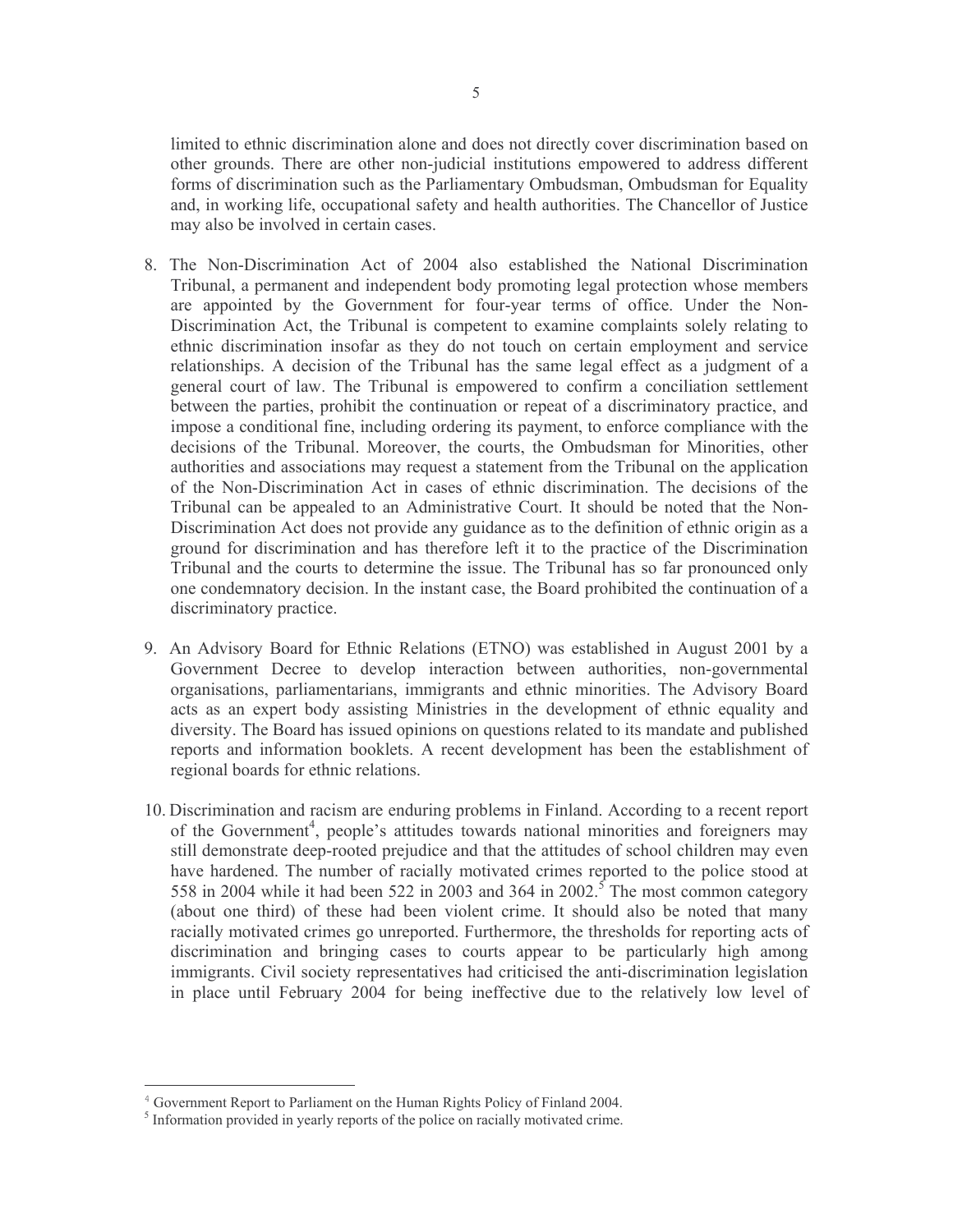sanctions imposed and, accordingly, for not providing a sufficient deterrent for future violations. NGOs have, nevertheless, also observed improvements in inter-ethnic relations, especially as regards the immigrant population. The security concerns of recent years appear not to have harmed inter-ethnic relations in Finland.

11. The Finnish Government has carried out specific campaigns (e.g. JOIN and STOP) to develop non-discriminatory practices and to raise awareness of discrimination. The campaigns have been aimed at local authorities, teachers, the police as well as employment, social welfare and health authorities. Civil society representatives have, however, expressed doubts as to the effectiveness of these campaigns. In the field of legislation, penal consequences for racially-motivated crimes have been made more severe through modifications of the Penal Code (Chapter 6, section 5, subsection 4, related to aggravating circumstances). The police have paid particular attention to the prevention of racism, xenophobia and discrimination in terms of awareness training, multi-ethnic recruitment policy, and increased surveillance of organised racist groups. Special efforts have been made to report and analyse racially motivated crimes on a yearly basis.

## Conclusions

- 12. The Commissioner welcomes the new Non-Discrimination Act and the low-threshold bodies – Minority Ombudsman and the National Discrimination Tribunal – mandated to enforce the Act in the field of ethnic discrimination. The access of vulnerable groups to complaints bodies has clearly been enhanced by these measures while the Minority Ombudsman has quickly emerged as an active agent for promoting inter-ethnic equality and as an effective mediator acting on complaints addressed to him. Together with the courts and other ombudspersons and complaints bodies, the Finnish system of enforcing non-discrimination legislation seems to be well-equipped to address most concerns in an efficient manner. This is also reflected by the fact that Protocol 12 to ECHR has already entered into force in Finland. However, the Commissioner underlines that a solution should be found for extending the scope of the Non-Discrimination Act to cover the Åland Islands
- 13. The Commissioner trusts that the strong message put forward by the legislator through the Non-Discrimination Act will have a preventive effect in terms of reinforcing people's understanding that discrimination and racism are illegal and, in many cases, crimes. The Commissioner welcomes the Government's recognition of the need to strengthen the prevention of racism and to change attitudes towards minorities and persons of foreign origin. While the police statistics indicate that racially-motivated violence continues to be a serious problem to be tackled with in Finland, the fact that special care is taken to compile such information demonstrates the willingness of the authorities to address the problem. The Commissioner notes that positive signs of improved inter-ethnic relations are also visible.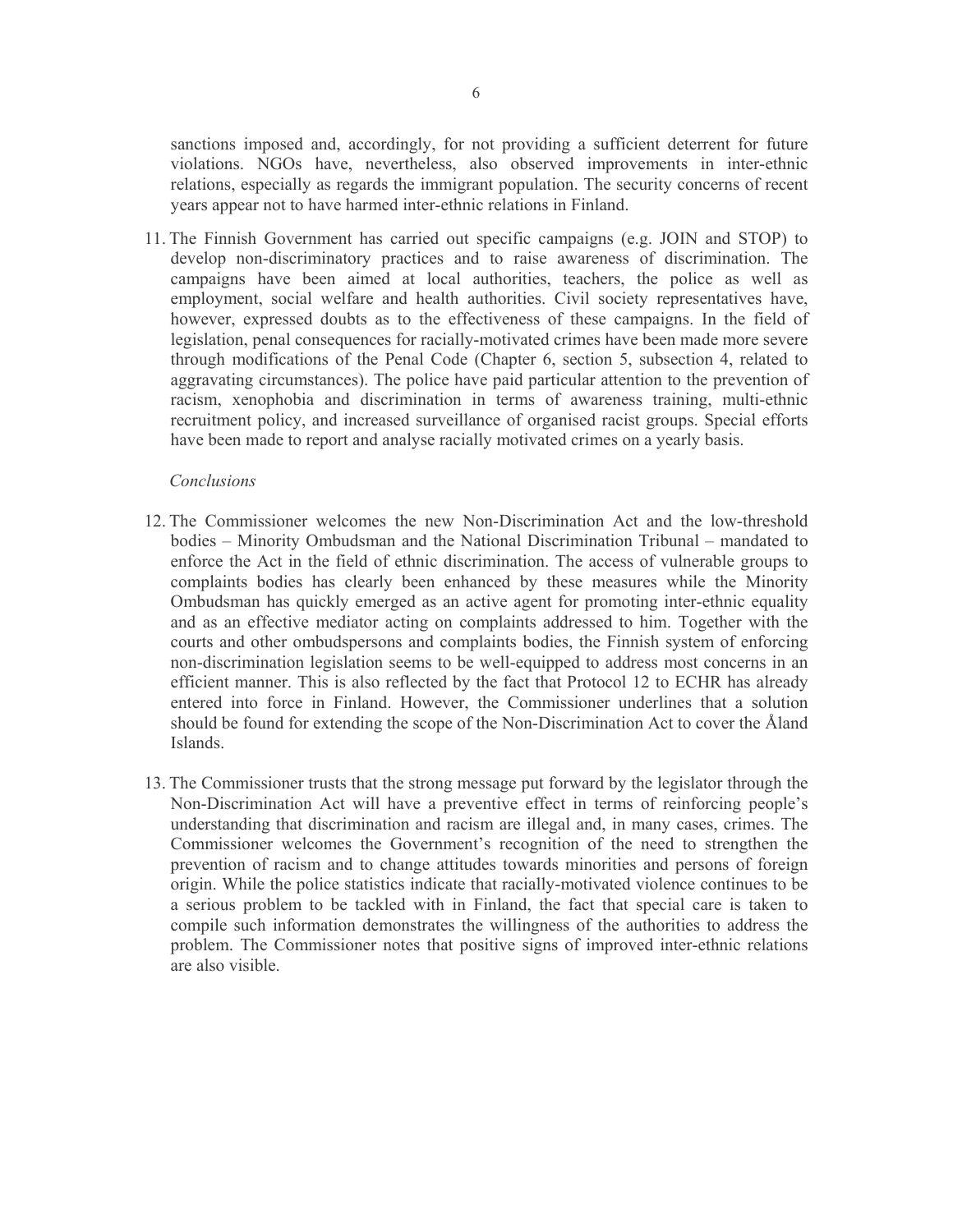#### $7\phantom{.0}$

#### 2 Indigenous and national minorities

# $2.1$  Sámi

14. In his 2001 report, referring to the importance of land rights for the traditional Sámi occupations, the Commissioner called for an early resolution of the question of land rights of the Sámi, as well as for the ratification of the ILO Convention No. 169 on Indigenous and Tribal Peoples in Independent Countries. Moreover, the Commissioner noted that the definition of the term "Sámi" had generated tensions in the Sámi territory.

## Development of the situation and measures taken

- 15. The issue of land rights of the Sámi continues to be unresolved, and therefore the Finnish Government deems that obstacles to the ratification of the ILO Convention remain. Faced with criticism by public authorities and the Sámi Parliament alike, a draft Government Bill prepared by the Ministry of Justice for the establishment of a specific advisory board in the Sámi Homeland, which would have been tasked with providing advice on the issue, was withdrawn in 2002. The Ministry of Justice has commissioned research into the history of populations and settlements and the use of land in the Kemi and Tornio regions in Lapland in order to clarify the respective claims for land rights by the Sámi and other residents in the region. The research, the results of which should be available in early 2006, has already been criticised by the Sámi Parliament for a lack of independent scientific control. It should moreover be noted that the Ministry of Agriculture and Forestry as well as the Forest and Park Service have a significant degree of authority regarding these issues.
- 16. The tensions about the relatively broad definition of a Sámi in the Act on the Sámi Parliament of 1995 (974/1995), which were brought to light during the elections to the Sámi Parliament in 1999 and by the court cases that ensued, were clearly less evident during the elections in 2003. While in the elections of 1999, there were 1 128 persons who wished to register as voters based on non-linguistic criteria, the number had fallen to 50 in 2003. The Sámi Parliament has emphasised the importance of linguistic criteria in the definition of a Sámi.

#### Conclusions

17. The Commissioner regrets that the issue of Sámi land rights still has not been resolved and that Finland has not yet ratified the ILO Convention No. 169. He urges the different parties to the question, including among others the Ministry of Agriculture and Forestry, the Forest and Park Service and the Sámi Parliament, to join efforts to actively seek a solution to this long-standing problem. The Commissioner recommends that the Finnish authorities draw inspiration from the expert recommendations regarding land rights which have been recently issued in the framework of the on-going negations for a Nordic Convention on the Sámi.<sup>6</sup>

<sup>&</sup>lt;sup>6</sup> A group of experts, consisting of representatives from the relevant Nordic countries, presented its proposal for a Nordic Sámi Convention on 17 November 2005.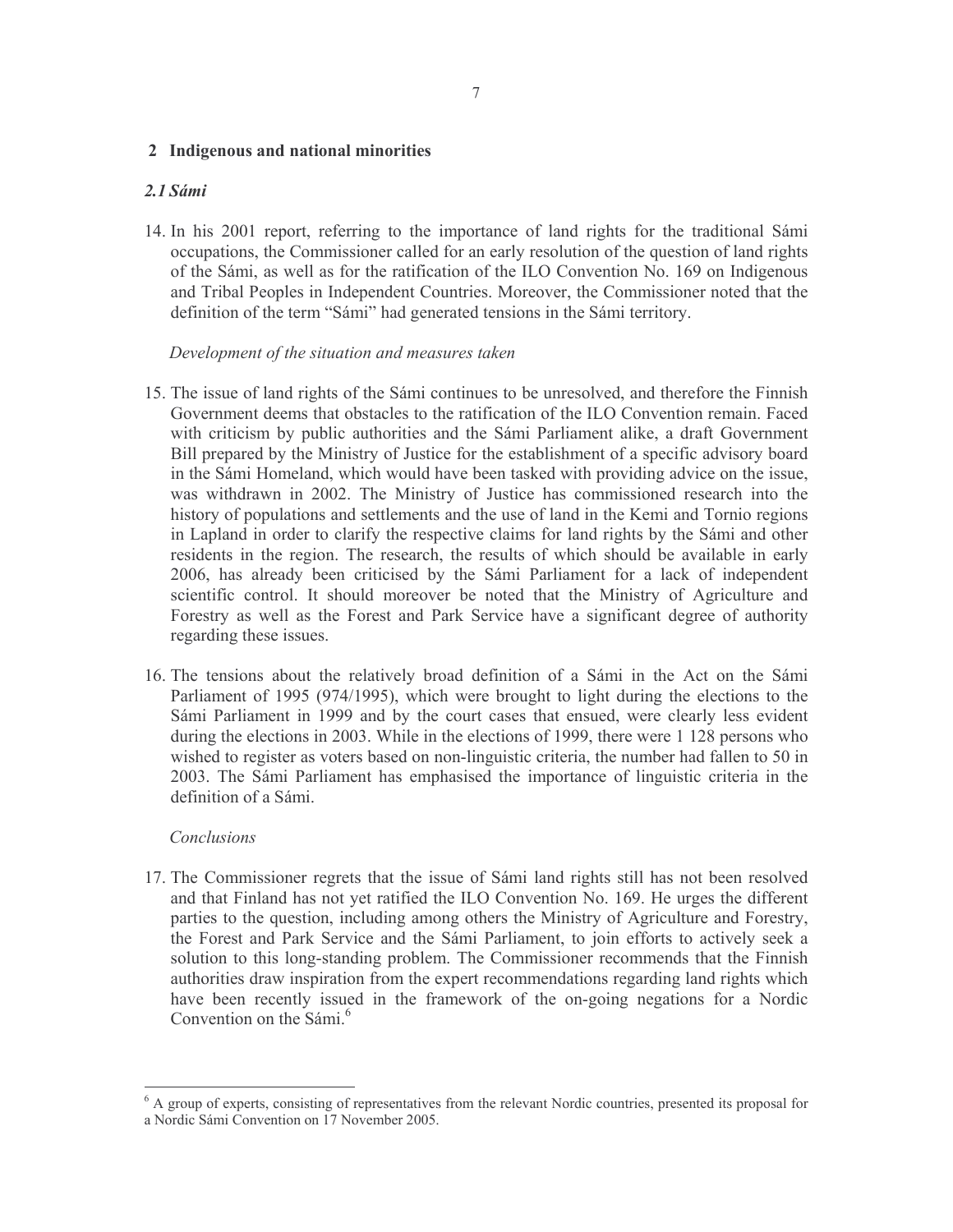# $2.2$  Roma

18. In his report, the Commissioner noted the existence of *de facto* discrimination against the Roma on the part of society, in particular as regards access to education, private housing, employment and public spaces.

- 19. The new Non-Discrimination Act of 2004 (see above) and the low threshold bodies entrusted with the task of enforcing it in the field of ethnic discrimination have provided new opportunities for tackling discrimination against the Roma.<sup>7</sup> The Regional Advisory Boards for Romani Affairs, which were made permanent by a Government Decree in 2004, have also been active in addressing discrimination in co-operation with national, regional and local authorities. The National Advisory Board for Romani Affairs has reported that significant progress has been achieved at local level in the fields of municipal housing and pre-school education.
- 20. Regarding public housing, the Ministry of Environment has issued guidance documents and carried out training of public authorities outlining the principle of non-discrimination as well as providing information on the specific needs of Roma residents. However, the authorities acknowledge that the Roma continue to have difficulties in accessing the private housing market due to high prices and prejudice. On the other hand, the Minority Ombudsman has been particularly active in addressing Roma complaints about housing. On the initiative of the Minority Ombudsman, the Ministry of Labour has also studied the employment needs of the Roma while providing specialised training to the staff of employment agencies to provide an adequate service to the Roma. Adult education programmes, supported by the EU, have targeted the Roma for their integration in the labour market.
- 21. In the field of education, special projects have been carried out to support school and preschool class attendance of Roma children and parental involvement in their education. However, a report based on the school year 2001-2002, published by the National Board of Education, indicated that the level of absenteeism and school drop-outs among the Roma has remained exceptionally high. The report also demonstrated that up to fifty percent of Roma children had taken part in special education. The Finnish authorities have reported that the number of Roma children receiving education in Romani language has dropped significantly in recent years. The reasons given for the decline included cuts in municipal budgets and the shortage of qualified teaching personnel.
- 22. The Roma continue to face difficulties in accessing public premises. Discrimination of this kind has been particularly severe towards Romani women wearing their traditional dress. According to non-governmental organisations, there are approximately 20 cases a year involving discrimination in access to public premises which are taken to courts. The Minority Ombudsman has also addressed these issues and the National Discrimination Tribunal is empowered to issue fines in such cases. The non-discrimination legislation and enforcement system in place before February 2004 had been criticised by civil society

 $7$  The number of Roma living in Finland is estimated at 10 000.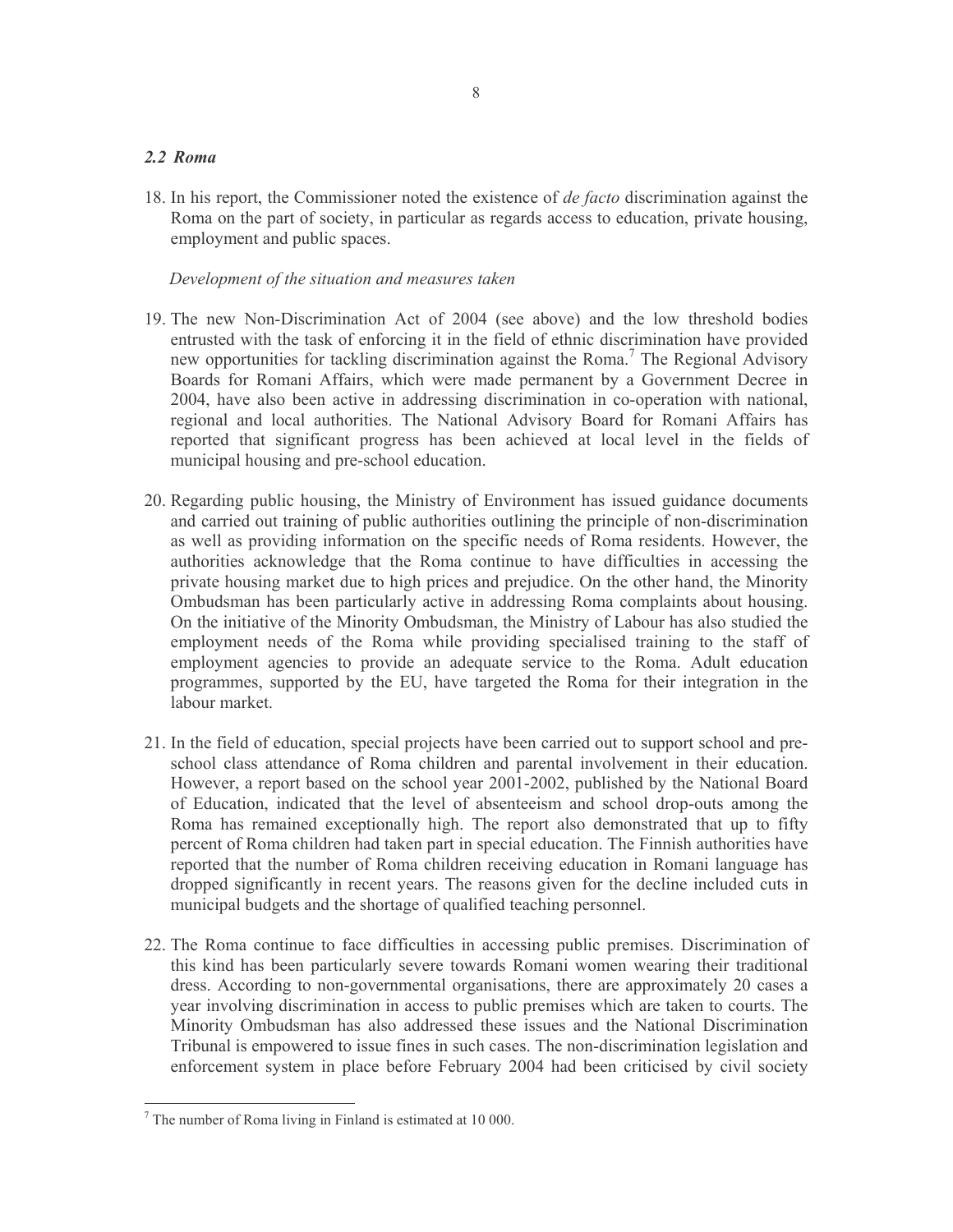representatives for applying insufficient penalties to act as an effective deterrent to discrimination especially against the Roma. For instance, there have been cases where the same restaurant keeper or doorman has been repeatedly fined for denying access to the Roma.

# Conclusions

23. The Commissioner welcomes the Non-Discrimination Act of 2004 and its enforcement system which have noticeably improved the safeguards against discrimination of the Roma. The Regional Advisory Boards for Romani Affairs also appear to make a difference when they are supported by public authorities. Yet, discrimination against the Roma in the fields of employment, private housing, education and access to public places appears to persist reflecting deeply rooted prejudice which subjects the Roma to multiple forms of discrimination simultaneously. While the Commissioner welcomes the positive initiatives launched by the Government to counter such discrimination and prejudice, he calls for greater attention to be paid, for example through the means of affirmative action, to the prevention of everyday discrimination and racism encountered by the Roma. In this respect, the wide dissemination of objective information about Roma culture and traditions as well as the diversity of Roma identities is essential. The Commissioner trusts that further efforts are also put to the training of teachers with Romani language skills.

## 2.3 Russian-speaking population

24. In his 2001 report, the Commissioner noted that the theoretical distinction between the "Old Russians" and more recent immigrants from Russia should be reassessed, particularly as regards the application of the Framework Convention for the Protection of National Minorities. The Commissioner also voiced concerns about the negative media images of the Russians in the Finnish media and the need to better cater for the needs of Russian-speaking school pupils.

- 25. In 2003, an *ad hoc* working group assigned by the Advisory Board for Ethnic Relations to assess the cultural and linguistic needs of the Russian-speaking population in Finland delivered its report along with a series of recommendations. The *ad hoc* working group recommended, *inter alia*, that the cultural and linguistic rights of the Russian-speaking population should be recognised through law accepting Russian as a national minority language alongside with the Sámi and Romani languages. The report also proposed the establishment of a separate Russian advisory board under the auspices of the administration.
- 26. The recommendations of the report have been subjected to a debate within the administration. The authorities have concluded that the specific needs of the Russian speaking population should be attended to through the development of immigration policy and integration measures while they could also be taken into account in the planning of services targeting different immigrant groups. The administration has not supported the establishment of a specific Russian advisory board as it prefers to address the question by developing the activities of the Advisory Board for Ethnic Relations (see above). The new Language Act (423/2003), which entered into force on 1 January 2004, stipulates that the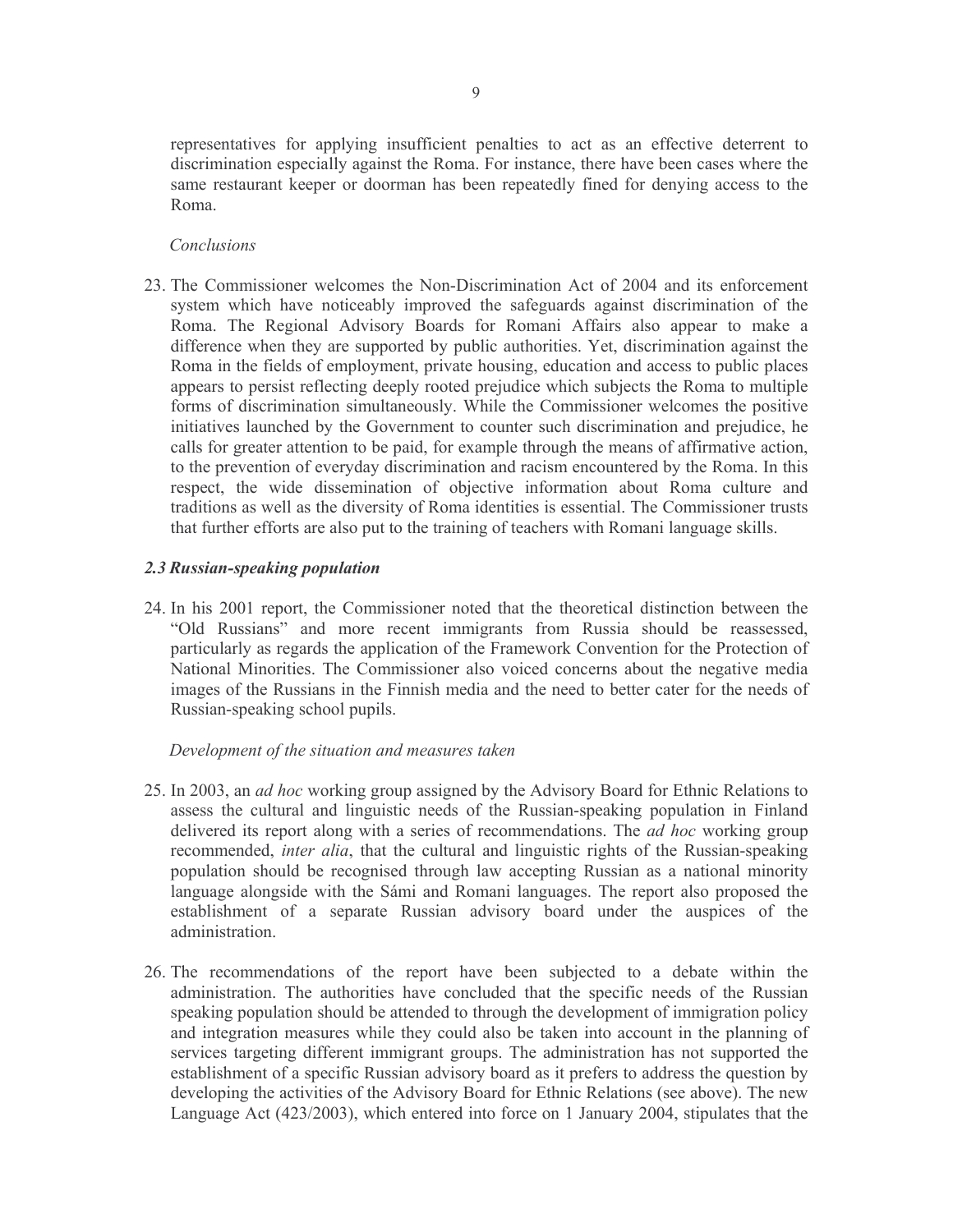reports by the Government on the application of this law shall at least discuss the Sámi, Romani and sign languages in addition to Finnish and Swedish but the Act does not directly mention Russian. According to the Government, the term 'at least' signifies, however, that the status of the Russian language could be discussed in the reports presented to the Parliament.

- 27. NGOs representing the Russian-speaking population have urged a more detailed discussion in the state administration about the report and its recommendations. They have also criticised the fact that the discussion has so far focused on immigrant issues at a general level while many concrete recommendations concerning the Russian-speaking minority have apparently gone unnoticed. It should be noted in this context that the Russian-speaking people constitute the largest non-territorial language group in Finland and their number was estimated at 33 400 in 2004.
- 28. Although Russian is often taught in Finnish schools as a foreign language, there are concerns that the needs of the Russian-speaking population are not adequately met in education. While university courses and research programmes are available in the field of Russian language and culture, main-stream education does not make specific provision for pupils whose mother tongue is Russian. ECRI has also reported that Russian-speaking children are harassed in schools and that the stereotypes presented in the media tended to increase prejudice against the Russian-speaking population.<sup>8</sup>

#### Conclusions

29. Taking into account the significant number of Russian-speaking people living in Finland, the Commissioner urges the Finnish authorities to thoroughly consider the recommendations of the *ad hoc* working group assigned by the Advisory Board for Ethnic Relations. The Commissioner is not persuaded that the special needs of the Russianspeaking population could be catered for in an efficient manner solely by general policy initiatives regarding or consultative bodies representing minorities and immigrants in general. Further measures are required to address the problems encountered by Russianspeaking school pupils while the awareness of media professionals of any prejudice on reporting about the Russian-speaking population should be improved.

# 3 Asylum-seekers

30. In his 2001 report, the Commissioner voiced concern over the accelerated procedure laid out in the amendments to the Aliens' Law in 2000 and, in particular, regarding judicial remedies available for those who wished to appeal a decision on refusal of entry or removal from the territory. The Commissioner has assessed these issues in detail in an Opinion on the proposal for a new Finnish Aliens Law he provided to Finland following a request by the Constitutional Law Committee of the Parliament.<sup>9</sup> The Opinion of the Commissioner was clearly reflected in the recommendations of the Constitutional Law Committee regarding the Government's proposal, although most of the recommendations

Second Report on Finland, adopted on 14 December 2001. European Commission against Racism and Intolerance (ECRI). CRI (2002) 20.

Opinion of the Commissioner for Human Rights on certain aspects of the proposal by the Government of Finland for a new Aliens Law, 17 October 2003, CommDH(2003)13.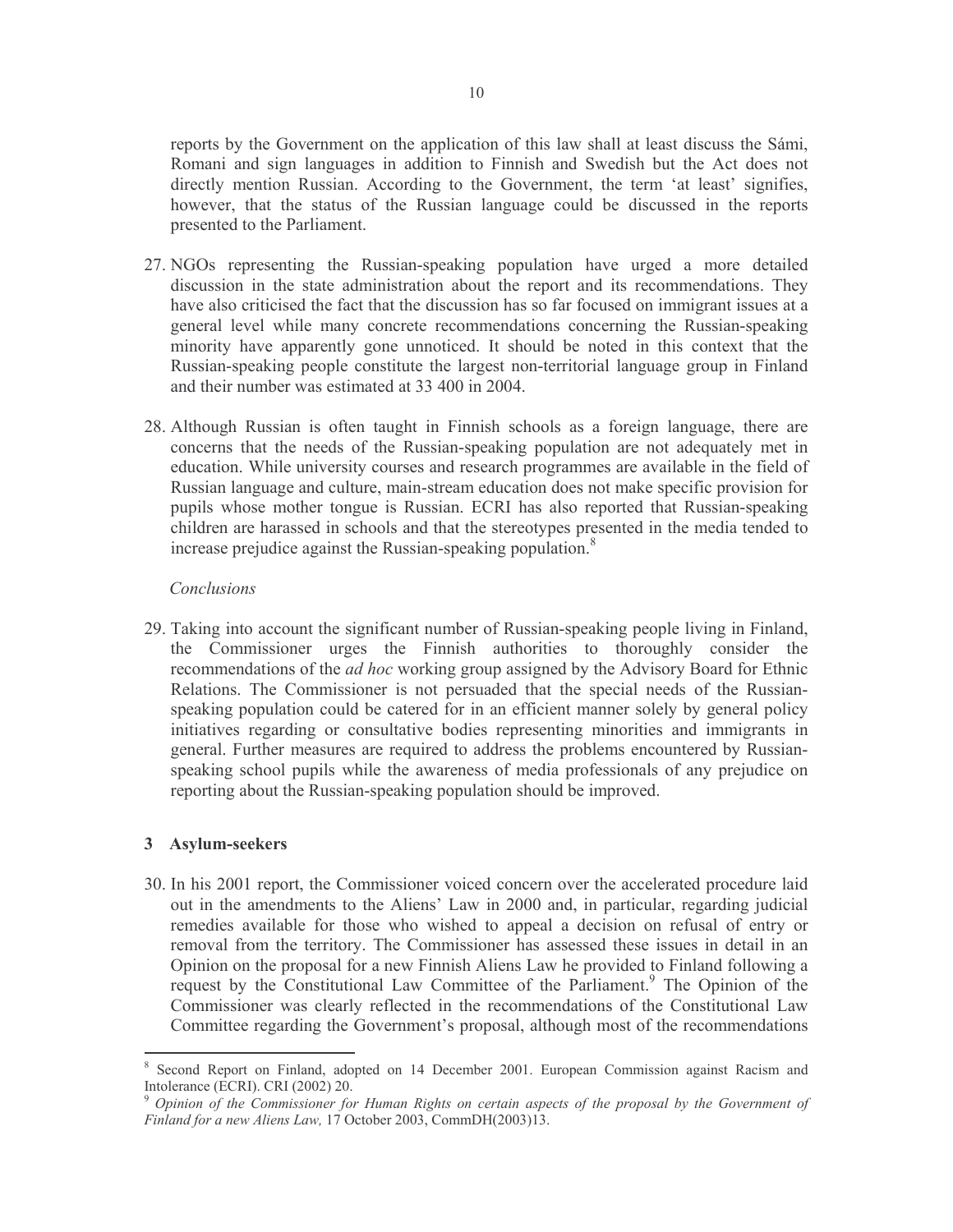of the Committee did not meet parliamentary approval in the final version of the Aliens Act (301/2004) which entered into force on 1 May 2004. Accordingly, this report will focus on certain aspects of the implementation of the Aliens Act of 2004.

- 31. The Aliens Act grants asylum-seekers the right to appeal most decisions regarding asylum applications – including dismissed applications and those processed through the accelerated procedure (Section 103 of the Act) – to the Helsinki Administrative Court. While decisions on removal may not be enforced before the final decision of the Administrative Court, decisions on refusal of entry may be enforced either immediately for Dublin cases<sup>10</sup> and repeated applications or on the eighth day of serving the decision to the applicant in other cases. In principle, the Administrative Court has the power to prevent the enforcement of return decisions in all cases and the Act also provides for the possibility of appeals from abroad. Moreover, the Aliens Law (Sections  $147$  and  $200(2)$ ) stipulates that decisions cannot be enforced if there is reason to believe that returning the alien to his or her country of origin or another country may expose him or her to the death penalty, torture, persecution or other treatment violating human dignity. A decision of the Administrative Court may be further appealed to the Supreme Administrative Court if the latter gives leave to appeal.
- 32. NGOs working with refugees in Finland have expressed their general satisfaction at the current functioning of the judicial appeals procedure and the special expertise accrued by the Helsinki Administrative Court in this field. Civil society representatives have also pointed out that, in the main, the new Aliens Act is sufficiently detailed to clarify the respective competences of different authorities in this field. However, NGOs have voiced concerns regarding the immediate enforcement of refusals of entry based on the Dublin procedure and the apparent lack of guidance for authorities, especially the police, for serving and carrying out these decisions. An appeal to the Administrative Court, which in principle should have the authority to delay enforcement, while the applicant is still in Finland would appear to be extremely difficult in these cases.
- 33. NGOs have also reported that there has recently been a marked shift by the Directorate of Immigration towards granting an increasing number of temporary residence permits to asylum-seekers, including unaccompanied minors, with reference to the Section 51 of the Aliens Act instead of granting continuous permits with reference to other sections of the Act. Under Section 51, aliens residing in Finland can be issued with a temporary residence permit if they cannot be returned to their home country or country of permanent residence for temporary reasons of health or if they cannot actually be removed from the country. The Directorate of Immigration has confirmed the change and the fact that in most cases such temporary permits are granted to failed asylum-seekers originating from Somalia, Iraq and Afghanistan while underlining that it was following current Nordic practice in the matter.

 $10$  Decisions made in accordance with the EU Council Regulation No 343/2003 of 18 February 2003 establishing the criteria and mechanisms for determining the Member State Responsible for examining an asylum application lodged in one of the Member States by a third-country national.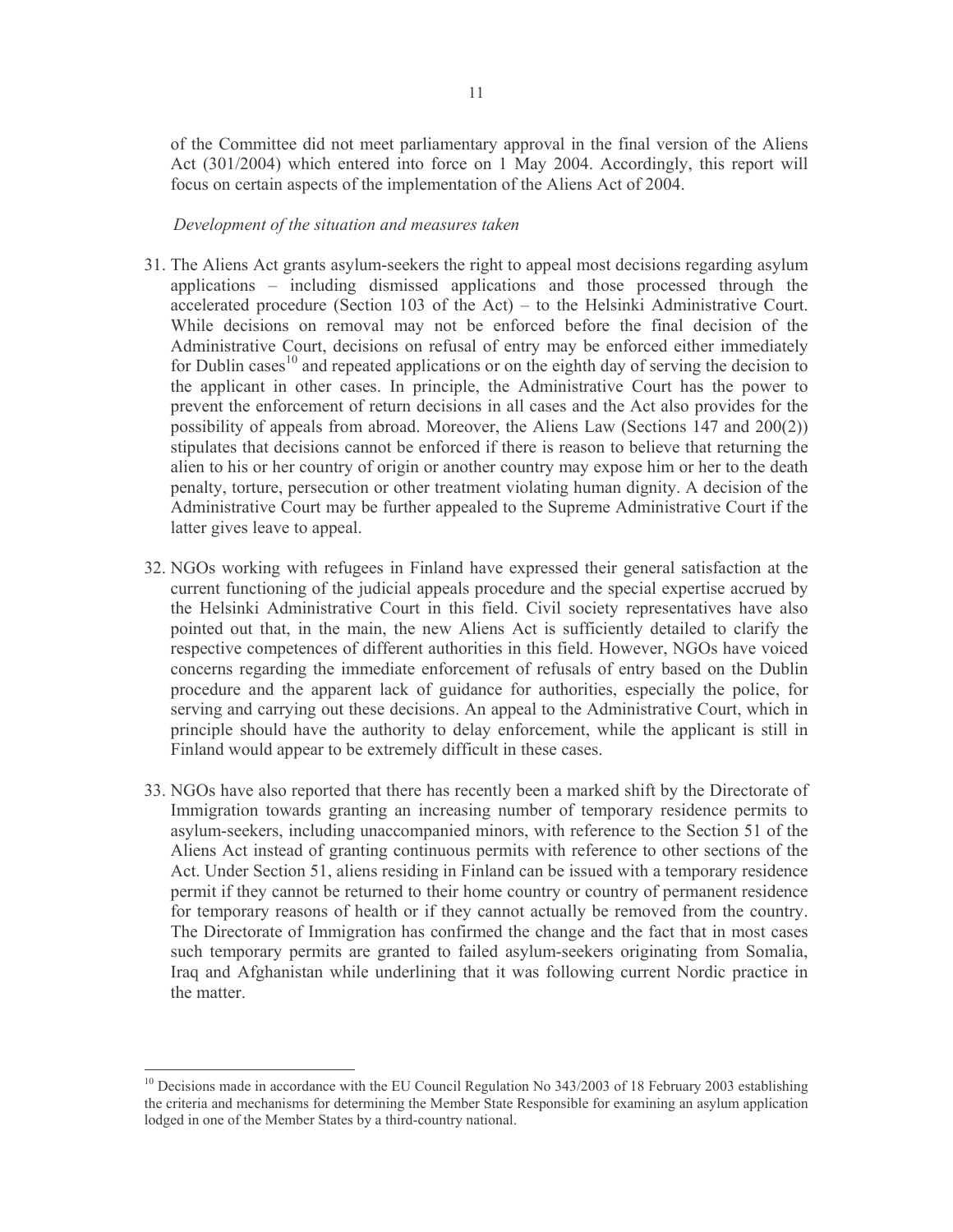- 34. NGOs have pointed out that the temporary residence permits do not authorise their holders to work nor grant the right to family reunification. In addition, municipalities do not have an obligation to receive holders of temporary permits as their residents a situation which usually precludes them from being eligible to most social and welfare services and benefits which are normally conditional on a continuous residence status. As a result, holders of temporary permits would usually have to stay in reception centres for asylum seekers even if they are no longer formally regarded as asylum seekers.
- 35. The Ministry of the Interior has found the Aliens Act to lack provisions for enabling an efficient exchange of information between the staff of the reception centres for asylumseekers, on the one hand, and the Directorate of Immigration, the police and the frontier guards, on the other. Accordingly, the Ministry has prepared amendments to the Aliens Act and the Act on the Registration of Aliens (1270/1997) of 1997. The stated purpose of the amendments is to develop information exchange between authorities dealing with questions related to aliens and in particular, although not exclusively, as regards unaccompanied minors and the tracing of their parents or other guardians. The proposal for the amendments also refers to needs to establish the best interests of the child and to protect children from trafficking in human beings.
- 36. The amendments would oblige the staff of reception centres to provide information to the above mentioned authorities on asylum seekers' date of birth, family members and their whereabouts as well as other comparable information related to their personal situation as far as this is necessary for elucidating the identity of the applicants or the conditions for granting them protection. The information could be provided without the consent of the asylum seekers concerned, although they and the guardians of unaccompanied minors would be informed of the information exchange. Currently, the scope of information exchange between the authorities and professionals concerned are clearly limited by confidentiality clauses of the Integration Act (493/1999) of 1999. It should also be noted that reception centres in Finland operate under the auspices of the Ministry of Labour while the authorities mentioned in the proposed amendments are under the authority of the Ministry of the Interior.
- 37. NGOs, which have been consulted by the Ministry of the Interior on the proposed amendments, have expressed doubts whether the benefits of the legislation would in fact outweigh its potential adverse consequences. They have pointed out that the proposed obligation of the staff of reception centres to inform the authorities would put them in a very ambiguous position regarding the determination of the best interests of the child in their own work since it was hardly clear whether the information exchange would in fact always be in accordance with that principle. NGOs have also deemed the proposed amendments potentially unconstitutional with reference to the right to privacy and, in particular, the secrecy of correspondence, telephony and other confidential communications (Section 10 of the Constitution of Finland). Furthermore, it has been claimed that the current text of the proposal remained too general and imprecise to be practicable especially in view of the fundamental rights issues it raised. Several NGOs have noted that the legitimate need for information exchange would be better served through individual and precise requests for information by the authorities, supported by relevant legislation, rather than a blanket obligation to inform.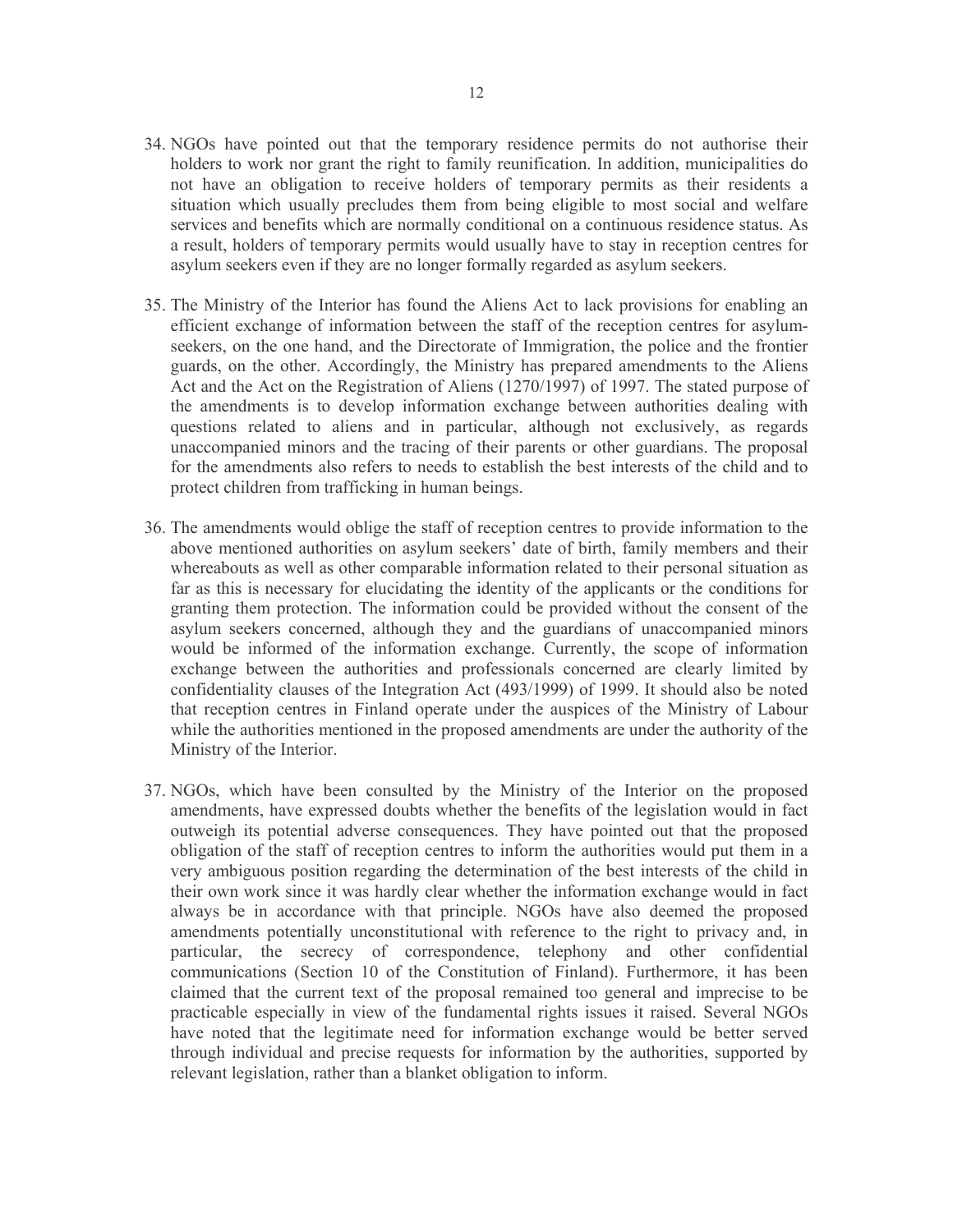#### Conclusions

- 38. The Commissioner welcomes the fact that the Helsinki Administrative Court has emerged as an efficient and expert judicial body of first instance for appeals in the field of asylum. He is not persuaded, however, that an effective judicial remedy is yet available for appealing decisions related to Dublin cases. The Commissioner recommends that further guidance is issued to relevant authorities for serving and carrying out these decisions. In particular, before their transferral the rejected applicants should, as a minimum, have the possibility to request the suspension of the implementation of their transfer before the Administrative Court in accordance with the Aliens Act (Section 201) and Articles 19 (2) and 20 (1.e) of the Council Regulation No 343/2003.
- 39. As concerns the granting of temporary resident permits in accordance with Section 51 of the Aliens Act, the Commissioner underlines that it should always be verified that the section is not applied in contradiction with other provisions of the Act which would grant a continuous residence permit on the grounds of a need for protection (Section 88). Taking into consideration the practical consequences of the temporary residence status on opportunities to accessing employment, health and social services as well as right to family reunification, a restrictive rather than wide interpretation of the application of Section 51 is to be preferred. The Commissioner notes that Section 52 of the Act stipulates that a continuous residence permit can be granted to aliens on compassionate grounds with reference to their health, vulnerable position or the circumstances they would face in their home country.
- 40. The Commissioner also urges the Finnish authorities to reconsider the proposal to amend the Aliens Act concerning information exchange between the staff of reception centres and the authorities. While the improvement of information exchange between authorities and professionals is a laudable objective, any legal obligation on reception centre staff to inform the authorities should be stipulated in sufficient detail to safeguard the rights of both asylum seekers and staff. The Commissioner emphasises that it is particularly important to examine whether the proposed legislation is compatible with the human rights provisions of the Finnish Constitution.

#### 4 Conscientious objectors

41. In his 2001 report, the Commissioner voiced concern over the duration of alternative civilian service and the term of imprisonment for absolute objectors. The Commissioner drew the attention of the Finnish authorities to the Macciocchi Resolution (7 February 1994) of the EU Parliament according to which the length of civilian service should not exceed that of military service. He also referred to the Committee of Ministers Recommendation Rec(87)8 and Resolution 1998/77 of the UN Commission on Human Rights which state that the duration of civilian service, in order to be deemed reasonable, should not be punitive in comparison with military service. The Committee of Ministers Recommendation moreover stipulates that conscientious objectors performing alternative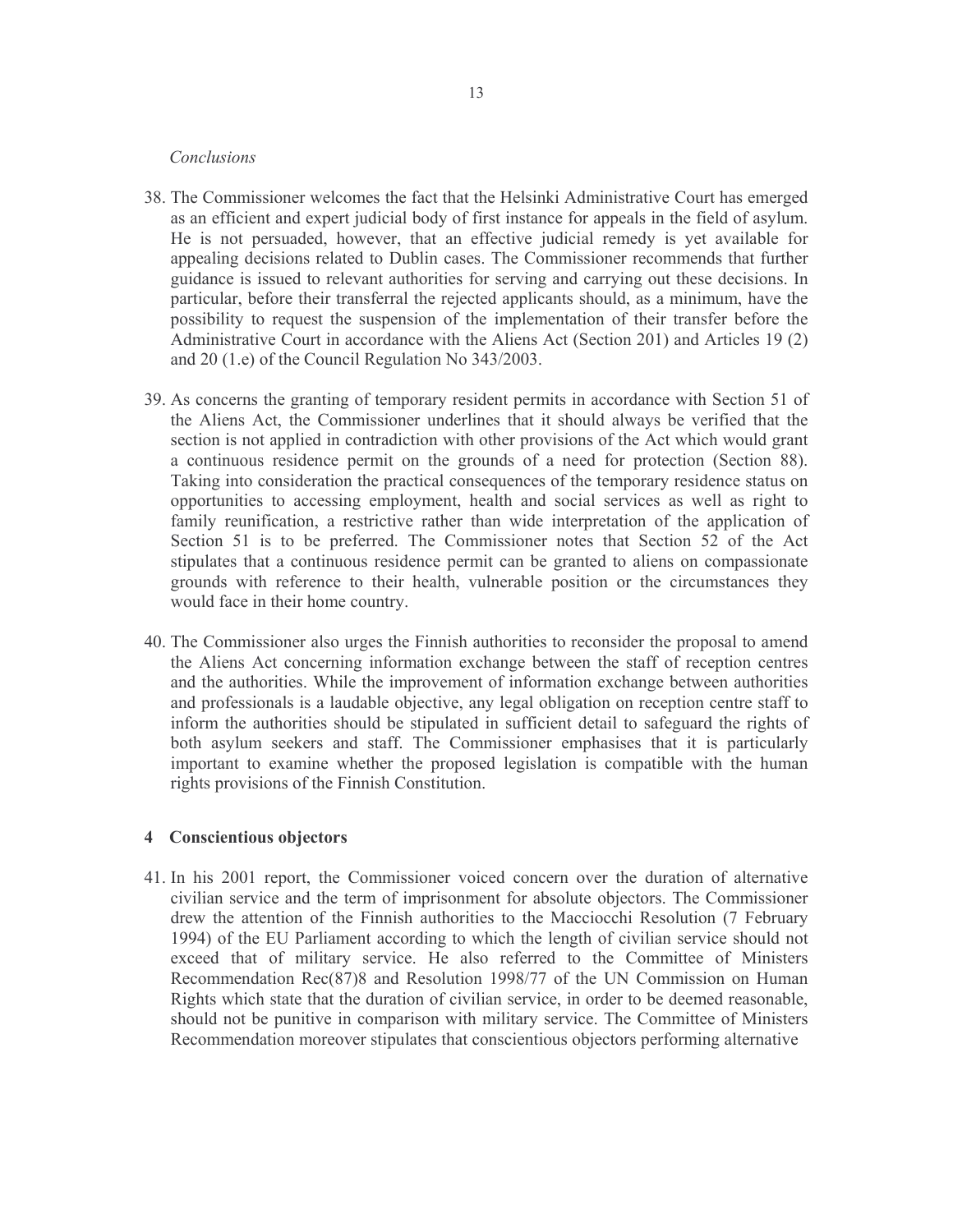service should not have less social and financial rights than those performing military service. Finally, the Commissioner considered it important to seek other methods than the strict application of the Penal Code to absolute objectors, which in his opinion was not the appropriate way to deal with this question.

- 42. There has been no change in the duration of the civilian service in Finland since the Commissioner's visit: it stands at 395 days, which is significantly longer than average military service.<sup>11</sup> Furthermore, the penalty for total refusal continues to be imprisonment for the duration of half of the time remaining from the mandatory service period, i.e. a maximum of 197 days. The prison sentence is usually served in open prisons with the possibility to work or study outside the prison. However, according to the law, the prison sentence cannot be conditional, and the prisoner can only be released on probation if he wishes and can serve the remaining time of his civilian service. In 2004, 71 persons were sentenced to prison terms due to their refusal to take up military or civilian service.
- 43. Both the UN Human Rights Committee and the European Committee of Social Rights have recently found that the length of civilian service in Finland was punitive and discriminatory. The Human Rights Committee has also expressed its concern that the preferential treatment accorded to Jehovah's Witnesses in exempting them from military and civilian service has not been extended to other groups of conscientious objectors.<sup>12</sup>
- 44. Non-governmental organisations have also drawn attention to problems caused by accommodation costs during the civilian service, and the insufficient number of places to perform civilian service. Although the public authority or service where civilian service takes place is required by law to provide accommodation to civilian service men this obligation does not always appear to be honoured in practice. Moreover, a number of conscientious objectors do not consider civilian service as an appropriate alternative, since it exempts persons from military service only during peace time.
- 45. Although the Civilian Service Decree was amended in 2002 by a new provision regarding safety at work, no substantial improvements have taken place in the situation of conscientious objectors in recent years. The Government proposals to shorten the length of civilian service have not yet met with Parliamentary approval. Recently, a working group under the auspices of the Ministry of Labour has been set up to study possible modifications to the civilian service, yet the issue of the length of service has bee ruled out of its mandate.

<sup>&</sup>lt;sup>11</sup> Under the current law, the minimum length of regular military service is 180 days, and the maximum 363 days. Most conscripts serve the minimum length of service. Non-governmental organisations have called for the shortening of the duration of the civilian service to 240 days which is the estimated average length of military service.

<sup>&</sup>lt;sup>12</sup> Concluding Observations of the Human Rights Committee: Finland. 2 December 2004. CCPR/CO/82/FIN. European Social Charter - European Committee of Social Rights, Conclusions XVII-1 (Finland).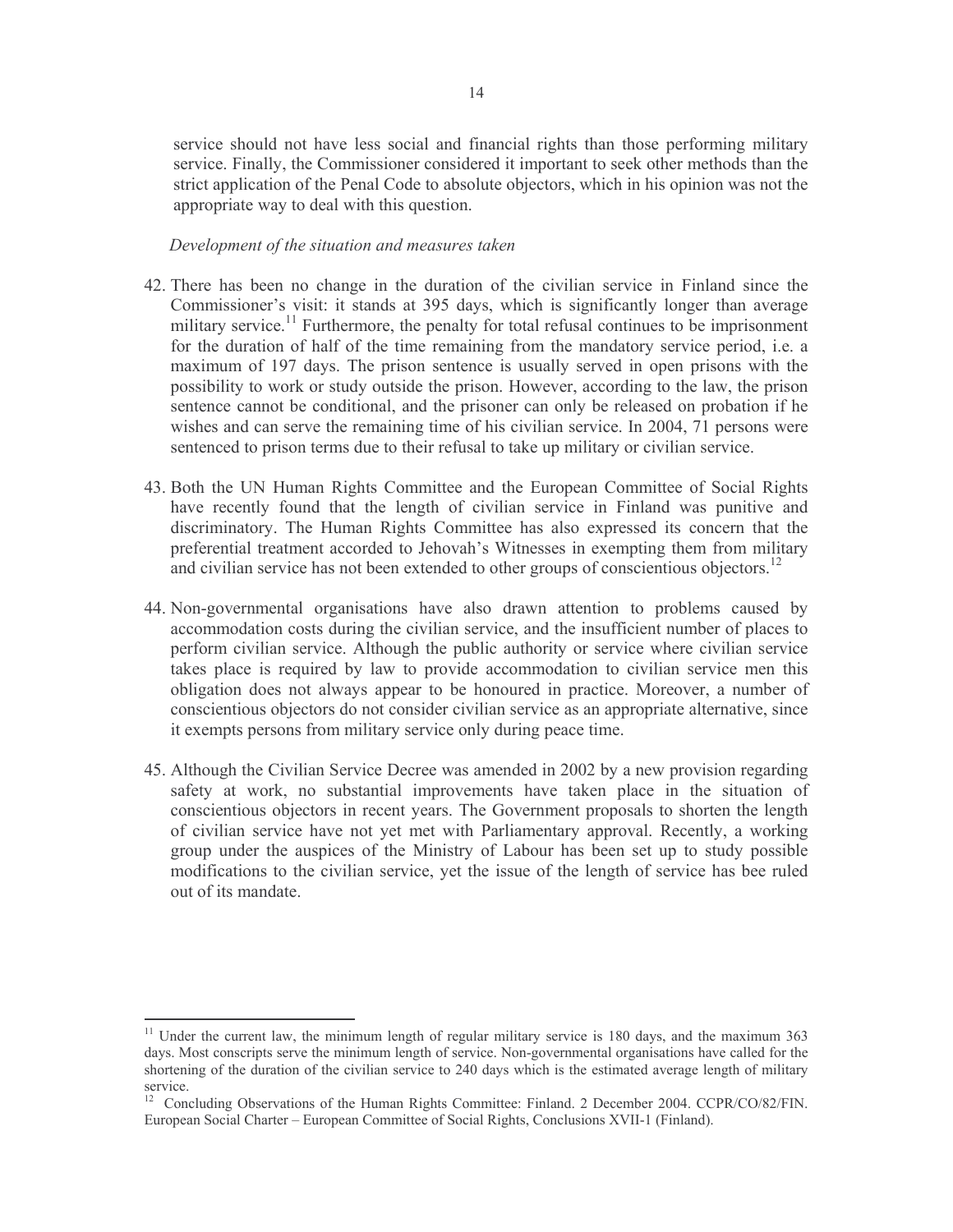#### Conclusions

46. The Commissioner regrets the lack of progress made in resolving the long-standing problems faced by conscientious objectors and therefore reiterates his recommendations made in the 2001 report. It is clear that the current length of civilian service is punitive and discriminatory in comparison with the length of military service while it is detrimental to equal opportunities for work and study among civilian and military service men. The social and financial rights of civilian service men should be protected in a comparable way with those of conscripts. Although the Commissioner notes the exemption of Jehovah's Witnesses from military and civilian service, he considers that a similar provision should also be applied to other persons objecting to military and civilian service on the ground of belief. The Commissioner urges the Finnish Government to draw inspiration from its Anti-Discrimination Act and Protocol 12 to the ECHR in speedily addressing the situation of conscientious objectors while actively persuading the Parliament to back a long-waited reform in this field.

# 5 Rights of the child

47. In his 2001 report, the Commissioner underlined the necessity to re-assess criteria regarding the placement of children in extra-familial care to preserve, as far as possible, the proper balance between public intervention and the right to private and family life as well as the best interests of the child. The Commissioner also emphasised the need to provide adequate treatment and care for children with mental health problems.

- 48. The number of children placed in extra-familial care in Finland has continued to rise over recent years including the number of children taken into custody involuntarily.<sup>13</sup> The Finnish authorities have pointed out that the economic depression of the 1990s appears to have a delayed effect on the child welfare system. The longer the parents have been unemployed, the harder their financial situation has become, often leading to increasing mental health and substance abuse problems. It should also be noted that periods of extrafamilial care for children taken into custody are particularly long because of the seriousness of the problems faced by these children and their families.
- 49. The Child Welfare Act (683/1983), the reform of which has recently been initiated by the Government, acknowledges the interests of the child as its point of departure. Currently it is the municipal Social Welfare Board, comprised of laymen appointed by the Municipal Council, which has the authority to decide on custody cases and determine the best interests of the child in each case. However, the Board must attempt to work in cooperation with the child's parents and other legal guardians. If children are placed in a care institution, the head of the institution is also involved in decisions regarding the

<sup>&</sup>lt;sup>13</sup> The number of children placed in extra-familial care in Finland was 12 835 in 2000, 13 453 in 2001, 14 164 in 2002, 14 364 in 2003 and 14 704 in 2004. The number of children taken into custody was, respectively, 7 290 in 2000, 7 396 in 2001, 7 911 in 2002, 8 350 in 2003 and 8 673 in 2004. The number of children taken into custody involuntarily was 1 311 in 2000, 1332 in 2001, 1492 in 2002, 1668 in 2003 and 1740 in 2004. It should also be noted that 59 912 children and young people received community care in 2004. Child welfare 2004 – statistical summary 14/2005, STAKES.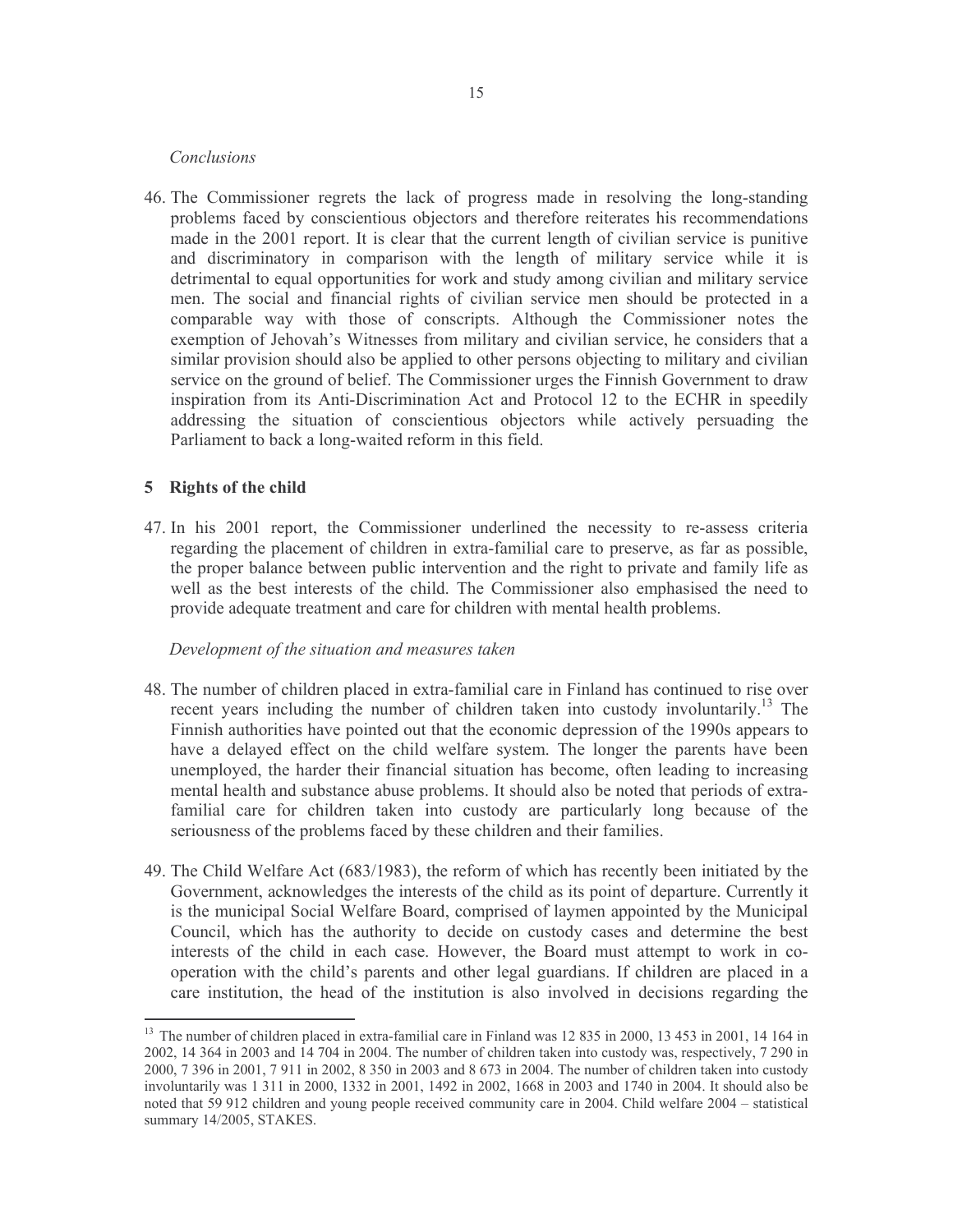nature of contacts between the children and their parents and other close persons. Social workers responsible for child welfare have an obligation to monitor that the best interests of the child are realised in care. Children aged 12 and above are provided an opportunity to be heard about decisions affecting them and they are entitled to appeal against custodial decisions by the Social Welfare Board.

- 50. Civil society representatives have pointed out that the threshold for social welfare services to report child welfare problems to the Social Welfare Board was particularly high and that some municipalities lacked qualified personnel to carry out monitoring functions adequately. This could easily lead to situations where the possible range of interventions by the Social Welfare Board is extremely limited due to the belatedness of the intervention and the seriousness of the case at hand. NGOs have also called on the Finnish authorities to consider the transferral of custodial decisions to the courts since the decisions concern the legal protection of both the children and their families. Nevertheless, many NGOs acknowledge that most placements of children in extra-familial care in Finland are justified on the grounds of the best interests of the child. The current reform of the Child Welfare Act is also aimed at improving the legal protection of children taken into custody and clarifying the monitoring function of the authorities.
- 51. The Finnish authorities acknowledge that there was a shortage of psychiatric services for children and adolescents in Finland during the 1990s. Because of this, the Government started, in 2000, to grant yearly special grants for priority areas within child and adolescent mental health and social services.<sup>14</sup> Since 2001, a system of service guarantees has been established to set maximum delays for the assessment of the need for care or treatment and for the starting date of treatment by the health services. However, according to an estimate by the authorities, in 2003 only 50% of child and adolescent psychiatric units had been able to meet the targets for service guarantees. Information from 2005 demonstrates that the situation has improved, although the guarantees are still not met in certain regions.<sup>15</sup> Particular priority has been given to the treatment of violent and difficult-to-treat children and adolescents for whom two new units have been set up. The mental health of children and young people is also addressed by the National Development Project for Social Services (2003-2007).
- 52. The Finnish Government has established the institution of an Ombudsman for Children as of September 2005. The Ombudsman for Children is entrusted with the task of promoting the best interests and rights of the child at the general level of administration, social policy and legislation. The Ombudsman may issue recommendations, guidelines and advice but she cannot receive individual complaints. Civil society representatives have pointed out that the annual budget allocated to the Ombudsman for Children ( $\epsilon$  285 000 for 2006) appeared very constrained in comparison with the budgets of children's ombudspersons in other Nordic countries. It should be noted, however, that the Parliamentary Ombudsman will also retain her mandate regarding children and will continue to act on individual complaints addressed to her.

These special grants amounted to  $\in$  11.8 million in 2000, 7.6 million in 2001, 3.16 million in 2002, 18.7 million in 2003, 7 million in 2004 and 5 million in 2005.

<sup>&</sup>lt;sup>15</sup> In one hospital district, 80 % of the children concerned had waited longer than the three-week maximum delay for a medical examination while, in another district, 58 % of the children had not accessed care within the maximum delay of three months. Information provided by the Ministry of Social Affairs and Health.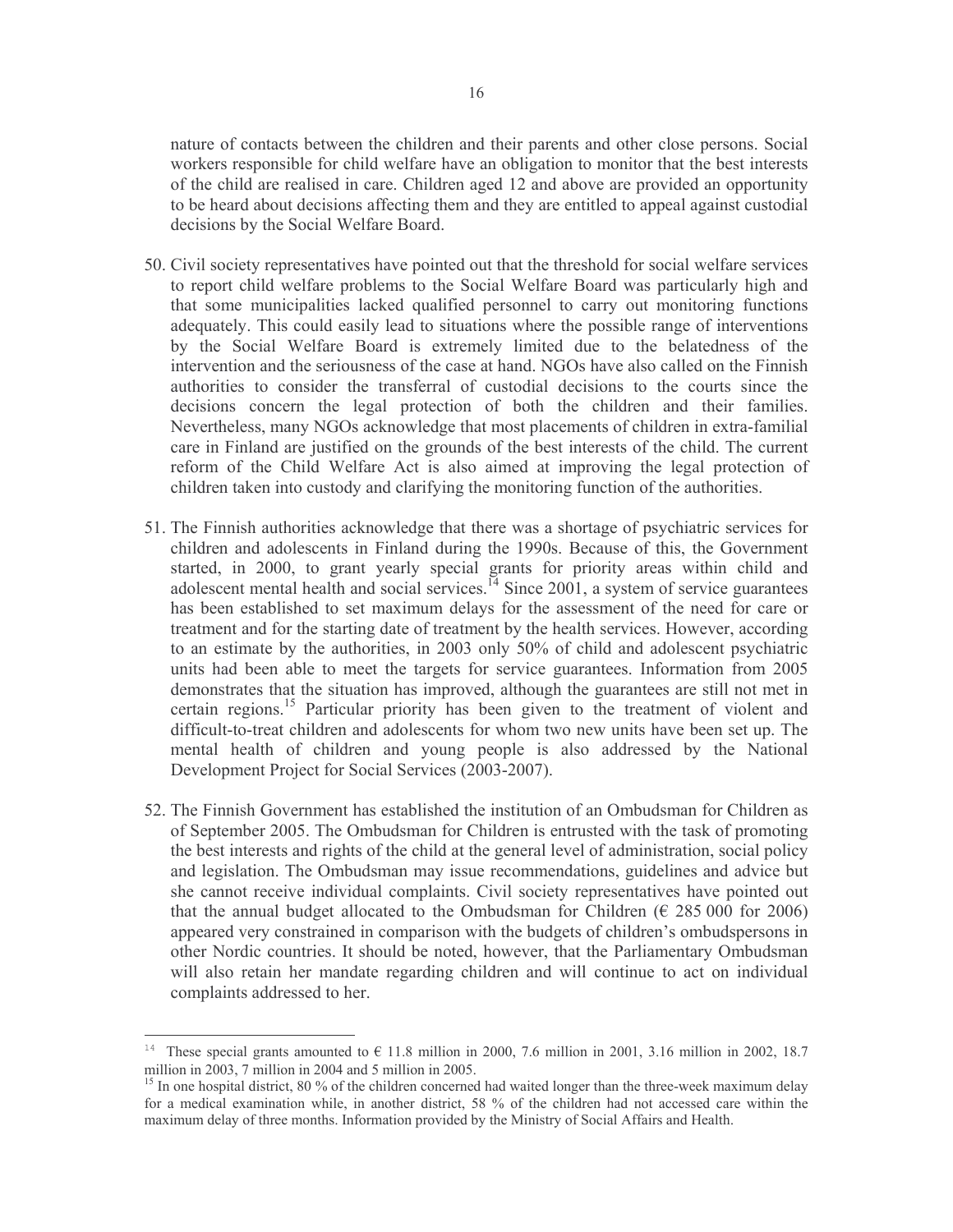#### Conclusions

- 53. The Commissioner welcomes the current efforts of the Government to reform the Child Welfare Act which should improve the legal protection of children taken into custody and clarify the manner how their care and best interests are monitored. It is essential that all interested parties are heard in the reform process and that the rights of family members are given due consideration to ensure the practicability of the resulting legislation. As custody decisions are directly related to the fundamental rights of all family members it would also be apposite to reconsider whether the courts should be involved in making the initial decision. The participation of children themselves in the decision-making procedure regarding their placement in extra-familial care or custody is particularly important and it should be examined whether the reformed act could enable children younger than 12years' old to be heard in the process.
- 54. The Commissioner urges the authorities to persist in their efforts to improve mental health care for children and to monitor that the service guarantees are fully met in this field. The Commissioner welcomes the establishment of the institution of the Ombudsman for Children and encourages the authorities to review its resource needs.

#### 6 Responses to violence against women

55. Although the Commissioner did not raise the issue of violence against women in his original report on Finland in 2001, he has paid particular attention to this enduring problem in member states during the course of his mandate. In most of his reports, the Commissioner has assessed the responses of member states to violence against women while issuing recommendations regarding further measures. It is therefore useful to take note of the Finnish responses to this problem as well.

#### Development of the situation and measures taken

56. The Government report of 2004 on human rights policy underlined that violence against women continued to be a serious human rights problem in Finland. A dedicated survey on violence against women conducted in 1997 indicated that 40 % of the women taking part had experienced threats of violence or actual physical or sexual violence perpetrated by a man since the age of 15. The dedicated survey will be repeated in 2006. In 2003, 2801 cases of domestic violence against women were recorded by the police while it is estimated that only about a tenth of cases are actually reported to the police. Although general victimisation surveys from 1997 and 2003 would appear to indicate that domestic violence against women has decreased substantially, violence against women at work seems to have increased dramatically.<sup>16</sup> Moreover, a survey on the cost of men's violence against women, based on data compiled in 1998, was published in 2001. It is estimated that the direct and indirect costs of violence against women incurred by society may reach  $\epsilon$  160 million annually.

<sup>&</sup>lt;sup>16</sup> The number incidents of domestic violence in 1997 was 57 000 and 38 300 in 2003. The number of violent events at work reached 140 000 in 2003.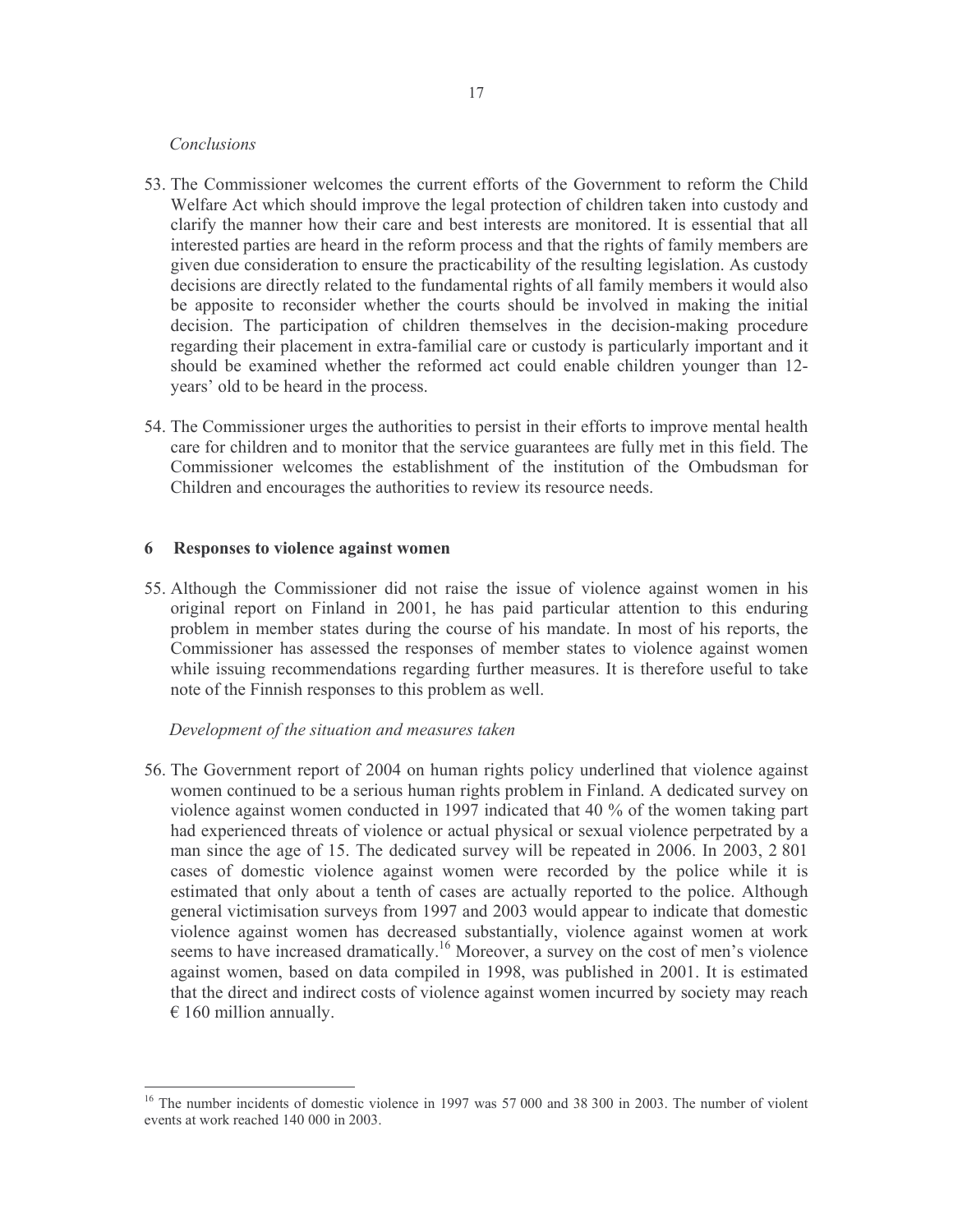- 57. The Government has taken several legislative measures to address violence against women. Rape in marriage was criminalised in 1994 and since 1995 (the measure was reenforced in 2004) the prosecutor has been able bring charges for non-aggravated assaults which take place in private premises without the consent of the victim. Restraining orders to perpetrators of violence became possible in 1999 while these were extended to cover a shared home in 2005. Assistance and support to victims of sexual and domestic violence have also been provided for by the law.
- 58. In 1998-2002 a national Campaign for the Prevention of Violence against Women was carried out by the Government with an emphasis on awareness raising and pilot projects. Currently, violence against women is addressed by a number of governmental programmes. The Internal Security Programme of 2004, which sets objectives until 2015, puts forth the reduction of violent crime as its priorities with a particular emphasis on the prevention of domestic violence and improvements in the care of its victims. A national programme for the reduction of violence is currently being prepared under the auspices of the Ministry of Justice and it should prioritise inter-agency co-operation, the provision of shelters and special needs of immigrants as responses to violence against women. Furthermore, the Ministry of Social Affairs and Health co-ordinates an Action Programme for the prevention of intimate partner and domestic violence (2004-2007). The Programme aims to improve networks which provide support to victims of violence especially through enhanced regional and municipal co-ordination while giving a particular emphasis to children and young people as victims of violence. The Programme has been allocated  $\epsilon$ 300 000 per year from 2005 to 2007. The police are also implementing their own plan of action against domestic violence through the improvement of police training and police responses to domestic violence.
- 59. The Commissioner's Office visited a shelter for women victims of violence in Helsinki (Pääkaupungin turvakoti). The shelter was run by an NGO supported by municipal and national funds. Operating as an open emergency shelter, it was able to accommodate ten individuals with children for average stays of 18.5 days. Social and psychological services were provided for both women and children. The representatives of the shelter pointed out that of their customers about 20 % were return customers, 16 % came from other places than Helsinki while 35 % were immigrant women. They also underlined that restraining orders, although quite easily obtainable by the victims of violence, had probably so far not had a significant effect in stemming violence and that the awareness of the police of violence against women continued to be improved through training in which NGOs also participated. Moreover, they informed the delegation that a new working group to study honour-related violence had been set up by NGOs and other interested parties and that NGOs in Finland had started offering treatment to men as perpetrators violence.
- 60. Civil society representatives have criticised the current Government programmes aimed at preventing violence for a lack of focus on women and their special needs. NGOs have expressed their disappointment at the apparent shelving of a specific and detailed national action plan addressing violence against women for 2004-2007, even if elements of the draft plan can currently be found in the new Action Plan against trafficking in human beings (see below) and the Action Programme for the prevention of intimate partner and domestic violence. A recent campaign (*Joku Raja!*) carried out by Amnesty International in Finland has highlighted shortcomings in the awareness of municipal authorities of responses to violence against women prompting calls for better co-ordination at the local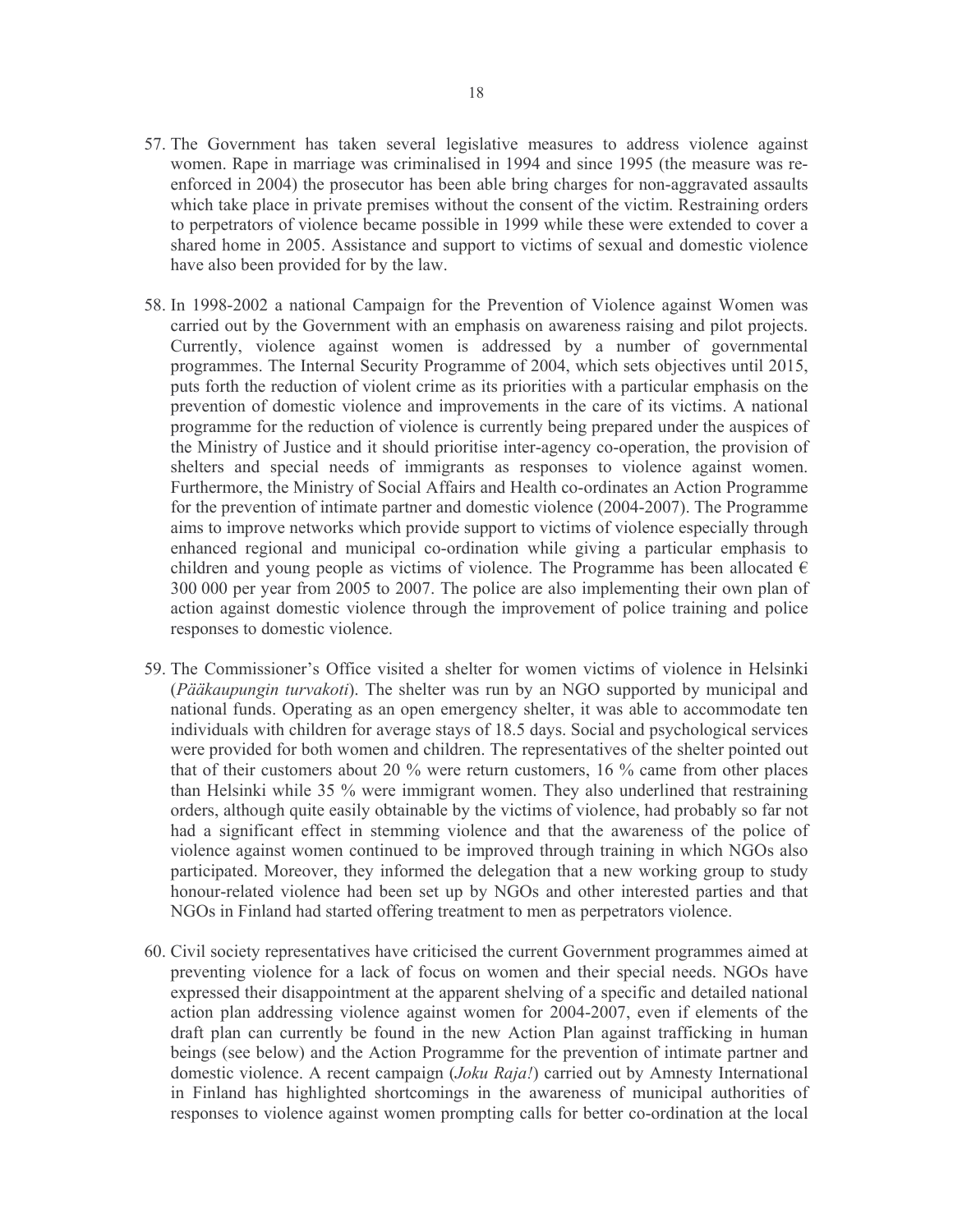level in this field. NGOs have also raised concerns about the vulnerable situation of immigrant women who may be reluctant to leave violent relationships due to fears about losing their resident status in Finland if they do so. The Ministry of Social Affairs and Health in co-operation with NGOs has recently published a guidance document for social and health services regarding immigrant women and violence.

# Conclusions

61. The Commissioner welcomes the efforts of the Government to monitor and respond to violence against women in Finland. He encourages the authorities to persist in these efforts and to review whether the current Government programmes aimed at addressing violence are sufficiently specific and adequately funded to cover violence against women. The authorities should also ensure that the specific needs of immigrant women as victims of violence are addressed. In particular, they should be able to access information about their rights and victims' support services and have the possibility to stay in Finland after leaving a violent relationship.

#### 7 Responses to trafficking in human beings

62. Although the Commissioner did not address trafficking in human beings in his original report on Finland, he regularly does so in his current reports. Trafficking in human beings is a serious and complex human rights problem with a clear international dimension requiring continuous action at both national and international levels. In his reports, the Commissioner has paid particular attention to legislation criminalising trafficking and the provision of services and protection to its victims. Accordingly, it is worthwhile to assess the Finnish approach to tackling this problem.

- 63. The Finnish authorities acknowledge that Finland is a destination and transit country for trafficking in human beings mainly for the purposes of labour and sexual exploitation. The authorities estimate that the number of victims of trafficking in Finland may reach several hundreds per year. Legislation criminalising trafficking entered into force in August 2004. The additions to the Penal Code have been inspired by the definitions found in the UN Convention against Transnational Organized Crime (Palermo Convention) and the EU Framework Decision on Combating Trafficking in Human Beings. In 2005, the police have already investigated a few suspected cases with reference to the new legislation.
- 64. In August 2005, the Government adopted an extensive Plan of Action against Trafficking in Human Beings which takes a human rights and victim based approach while also incorporating a gender-perspective. The Action Plan, which has been prepared by a working group under the auspices of the Ministry of Foreign Affairs, sets out measures the authorities will undertake for the identification of victims of trafficking, prevention of trafficking, provision of assistance to its victims, prosecution of traffickers, and dissemination of information about trafficking. The implementation of the Action Plan will be monitored by an inter-ministerial steering group under a rotating chairmanship of the Ministry of Labour and the Ministry of the Interior. It is expected that the steering group, which will be joined by NGO representatives and experts, will prepare a more